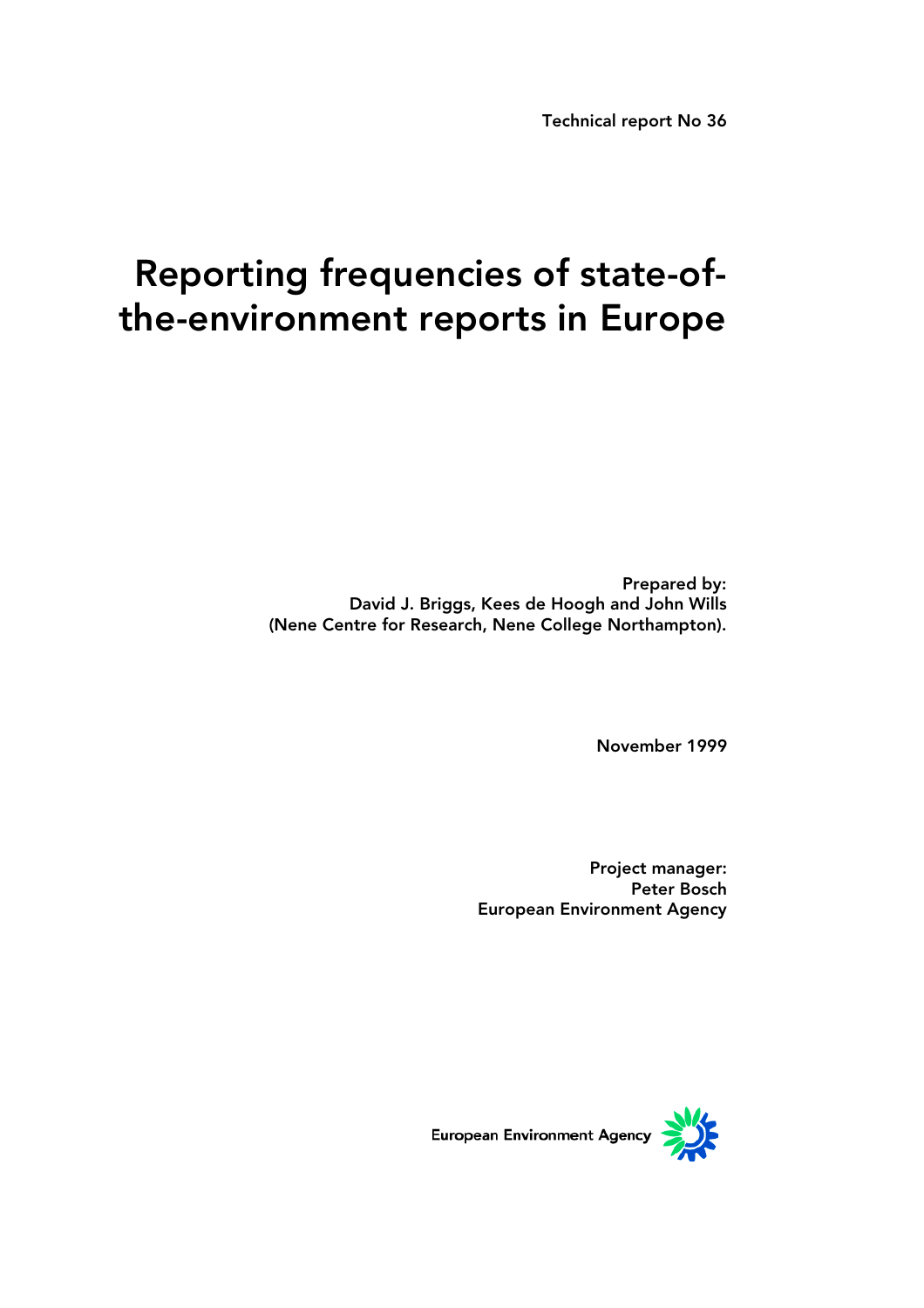Cover design: Rolf Kuchling, EEA

#### **Reporting frequencies of state-of-the-environment reports in Europe**

The study was finalised in September 1997, country comments were included up to January 1998. Recently a more complete and regularly updated inventory of National State-of-the-environmentreports has become available at the EEA homepage: http://www.eea.eu.int; look for SERIS (State of the Environment Reporting Information System).

#### **Legal notice**

The contents of this report do not necessarily reflect the official opinion of the European Communities or other European Communities institutions. Neither the European Environment Agency nor any person or company acting on the behalf of the Agency is responsible for the use that may be made of the information contained in this report.

A great deal of additional information on the European Union is available on the Internet. It can be accessed through the Europa server (http://europa.eu.int)

©EEA, Copenhagen, 1999

Reproduction is authorised provided the source is acknowledged

Printed in Copenhagen

Printed on recycled and chlorine-free bleached paper

European Environment Agency Kongens Nytorv 6 DK-1050 Copenhagen K Denmark Tel: +45 33 36 71 00 Fax: +45 33 36 71 99 E-mail: eea@eea.eu.int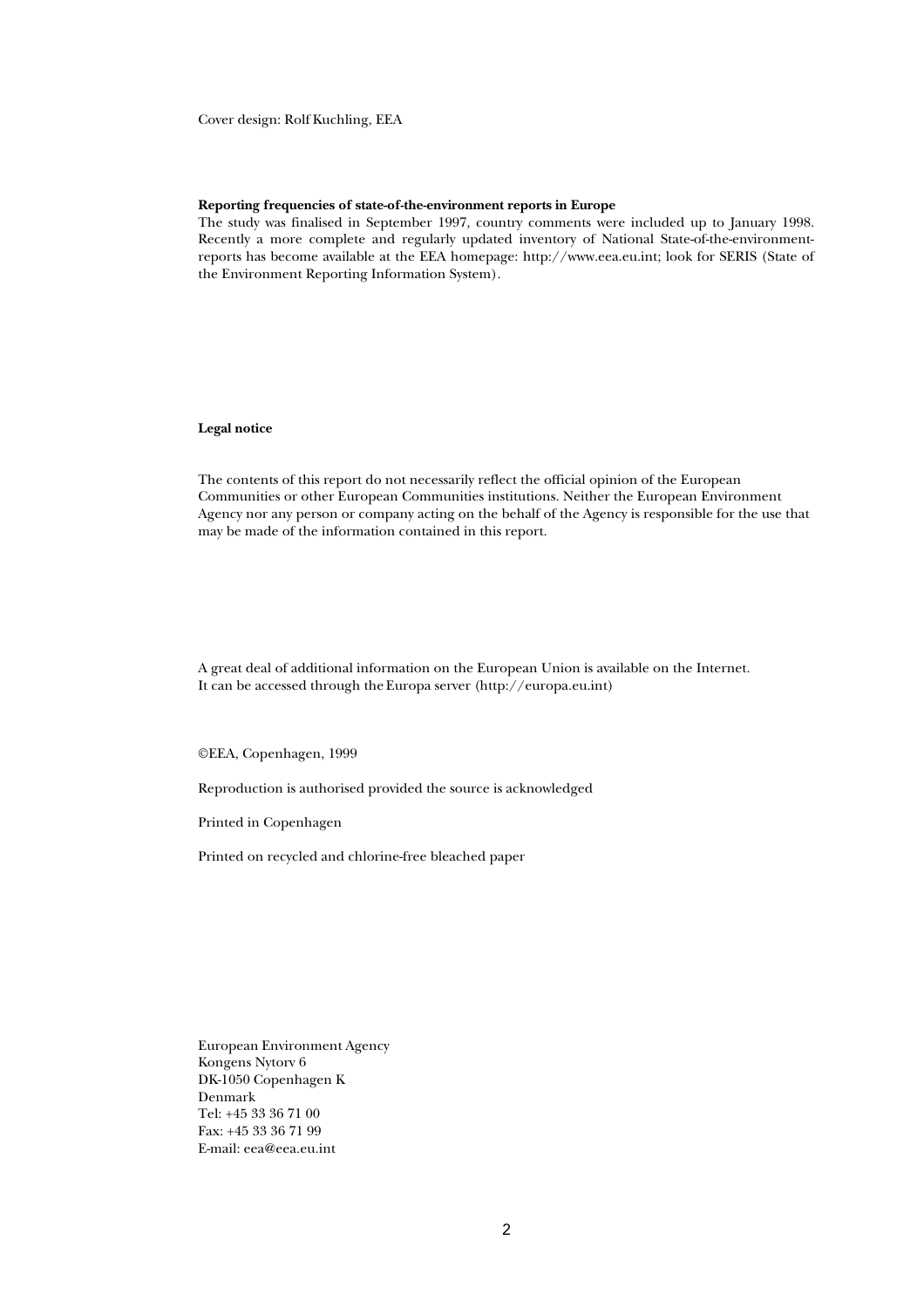## **Contents**

| 1.                                         |                                                      |  |
|--------------------------------------------|------------------------------------------------------|--|
| 2.                                         |                                                      |  |
| 3.<br>3.1.<br>3.2.<br>3.3.<br>3.4.<br>3.5. |                                                      |  |
| 4.<br>4.1.<br>4.2.<br>4.3.<br>4.4.         |                                                      |  |
| 5.                                         |                                                      |  |
| 6.                                         |                                                      |  |
|                                            |                                                      |  |
|                                            | Annex 2: International organisations, end of 1997 23 |  |
|                                            | Annex 3: International conventions, end of 1997 24   |  |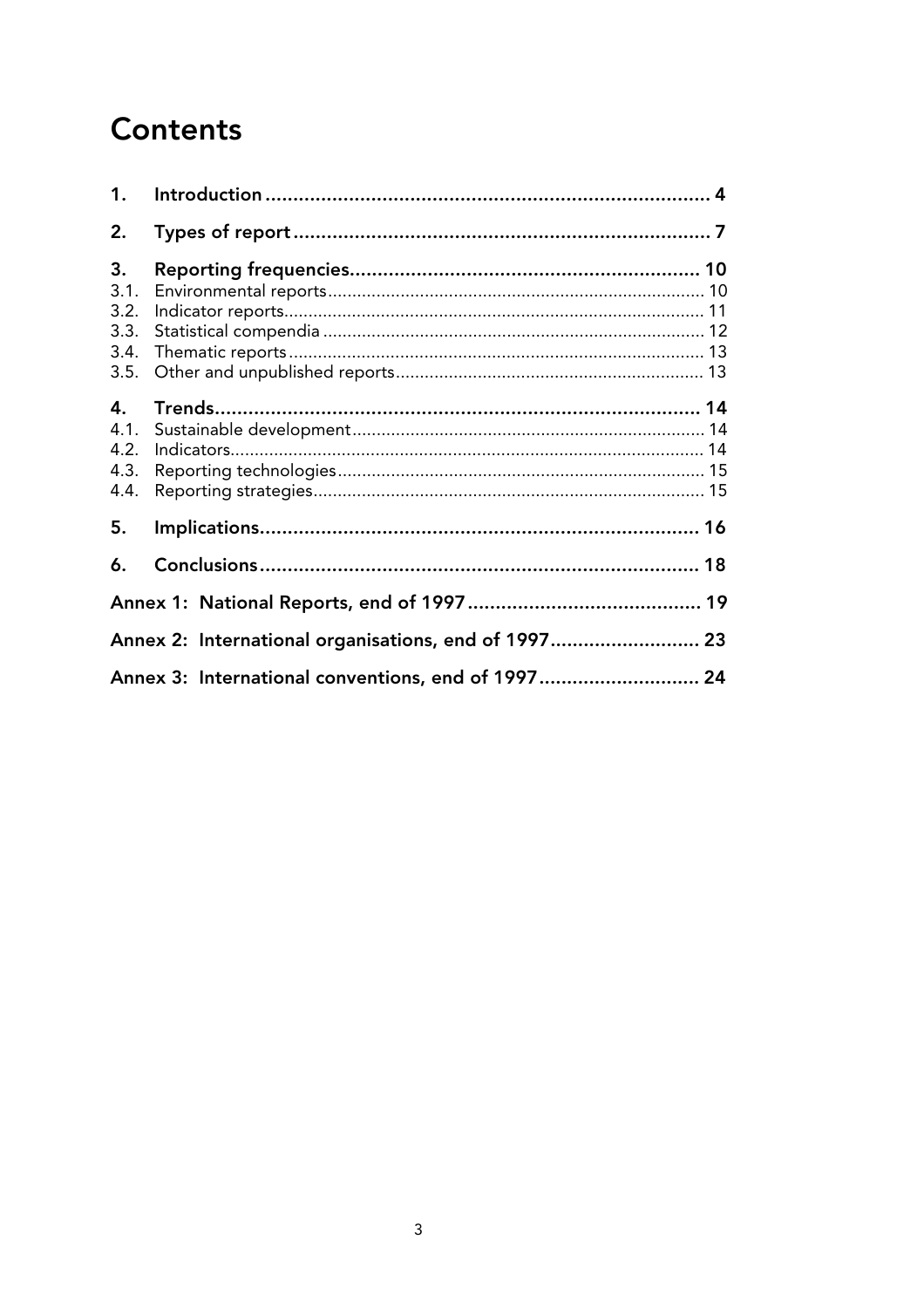### 1. Introduction

Recent years have seen a major growth in both the demand for, and production of, environmental information. The growing demand derives from a number of related sources:

- increasing environmental awareness by the public and other stakeholders;
- an increasing demand for public access to environmental information, as recognised by Directive 90/313/EEC;
- increasing needs for accountability in environmental policy and management;
- increasing need for collaboration and communication between decision-makers in different organisations, in different areas of specialisms, and in different regions and countries in order to tackle the complex, multi-media, multi-sectoral and cross-boundary problems of the environment.

At the same time, the capability to provide environmental information has been enhanced by a number of developments, including:

- improved collaboration between the agencies responsible for environmental monitoring (e.g. through the establishment of international monitoring networks and adoption of international data standards);
- improvements in technologies for environmental monitoring and surveillance (e.g. by remote sensing and automated monitoring techniques);
- improvements in environmental modelling;
- advances in environmental mapping (e.g. through the use of GIS);

As a result of these various developments, the number and range of reports on the state of the environment have burgeoned over the last 5-10 years. Today, every European country produces national reports, at least on an irregular basis. Many international organisations also produce reports, either under international conventions or as part of their remit to promote environmental understanding and collaboration. These reports take many forms: they range from detailed statistical digests and compendia (often supported by only a brief explanatory commentary), through more interpretative 'state of environment reports', through to policy reviews and annual reports of progress. Increasingly, they are also produced through a wide range of media: as traditional published reports, as collections of maps or information sheets, on diskette or CD-ROM, or as Internet pages.

Together, these various reports clearly provide a rich and valuable information source. They not only help to inform the public, but can also feed into policy and strategic management at different levels of decision-making, and can be an important data source for research. They are potentially useful not only to their immediate target audience, but also to a wide range of other users. Amongst their most important potential use is as an information source for European policy, and for comparative analyses at the international level.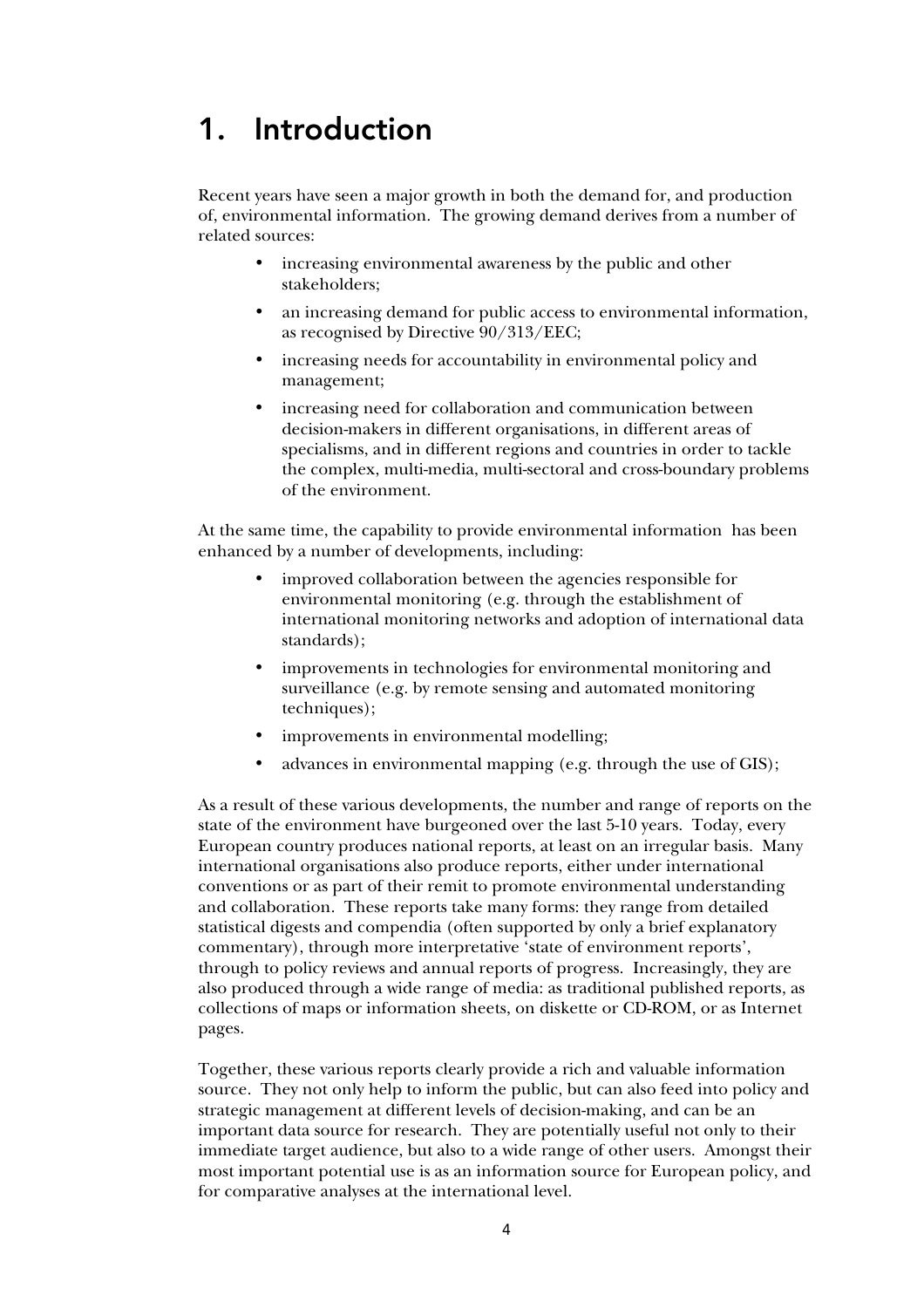Nevertheless, the very proliferation and diversity of reports also creates problems. Differences in information content, data definitions, reporting form and reporting frequency all make it difficult for users to bring together information from the various reports, or to make comparisons between different reports. The wide range of reporting agencies, and lack of formal linkages between many of the organisations concerned, also makes it difficult for users to access reports. It is likely, therefore, that considerable added value might be given to these reports by:

- wider dissemination of information about the availability and content of the various reports;
- efforts to make the reports more comparable and/or to improve crossreferencing between the various reports.

In both these respects, the European Environment Agency has an important role to play, as part of its responsibility to enhance the dissemination and use of environmental information within the European Union. The SERIS system on the Internet (http://www.eea.eu.int) gives an overview of available national State-ofthe-environment-reports in Europe. This study investigates one of the most important attributes of state of environment reports in Europe – their reporting frequency. It:

- collates and summarises information on the availability of state of environment reports according to type (Section 2);
- describes reporting frequencies of existing reports (Section 3);
- presents a brief commentary on the trends/developments in reporting strategies (Section 4); and
- briefly assesses the implications for, and possibilities of, harmonisation or cross-referencing of the reports (Section 5).

The study has been carried out through four main processes:

- detailed searches of Internet for preliminary information on reporting agencies;
- a literature review, mainly of compilations on state of environment reporting<sup>1</sup>.
- contact with National Focal Points of the EEA and the EEA/PHARE project;
- follow-up contact (by letter, telephone, FAX, Email) with the reporting agencies.

In accordance with the interests of the EEA, the study focuses on:

 $\overline{a}$ 

- national reports produced by the fifteen member states of the EU (EU15);
- other Scandinavian, CIS and CEE states (Norway, Iceland, Liechtenstein, Bulgaria, Czech republic, Slovak Republic, Hungary, Romania, Poland, Slovenia, Lithuania, Latvia and Estonia);

<sup>1</sup> E.g. Denisov, N.B., Mnatsakanian, R.A. and Semichaevsky, A.V. 1997 *Environmental reporting in central and eastern Europe: an overview of publications and frameworks.* Central European University and UNEP; WRI 1996, *World directory of country environmental studies.* World Resources Insitute*,* Washington.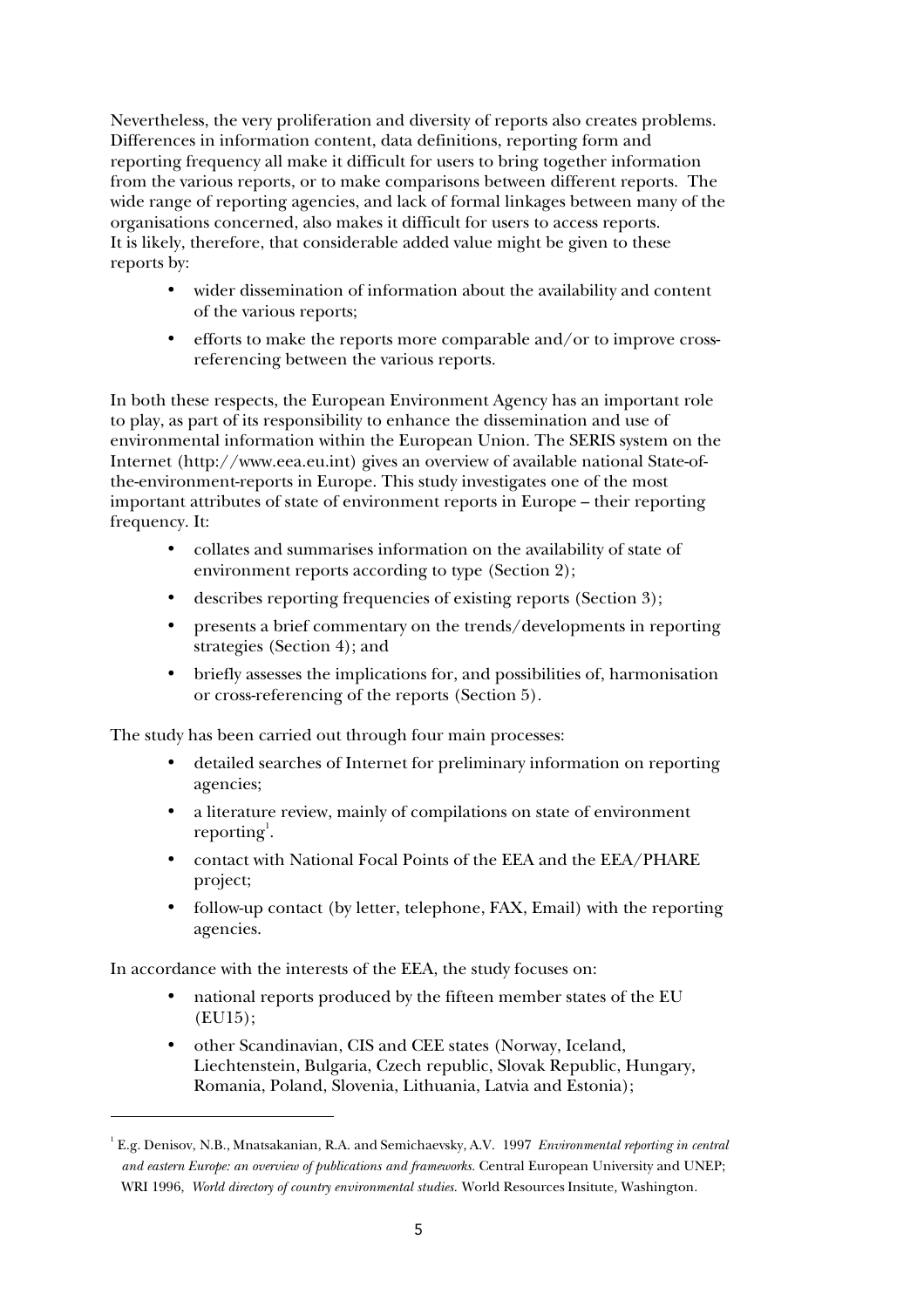• international organisations and conventions covering the European region

Wherever possible, copies of the relevant reports were obtained and inspected. Unfortunately, within the constraints of this short study, this was not always possible, so description and classification of some reports have had to be based either on the brief summaries provided by the agencies concerned, or on the basis of the title alone. In several cases, also, reporting strategies are either still in the process of being developed or are under review. The information provided in this report must therefore be considered only as indicative.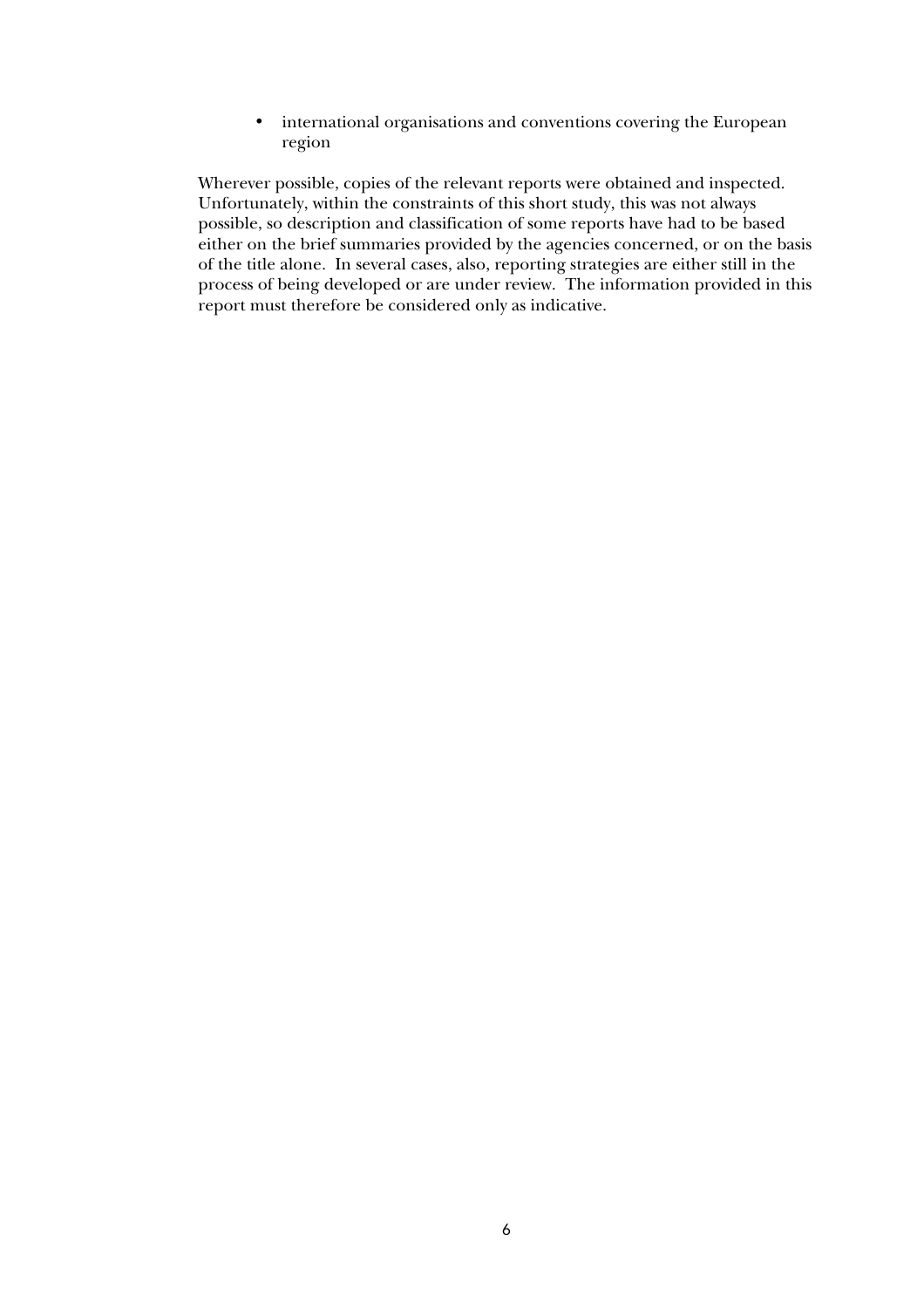## 2. Types of report

As noted earlier, a wide range of reports providing information on the state of the environment are now produced at national and international level. There is no obvious or established typology by which to describe these various reports: they merely represent specific attempts to meet the perceived need for information, by specific organisations and on the basis of available data.

In principle, the term 'state of environment report' should perhaps be restricted to those reports which present information on a relatively wide panoply of environmental conditions. Even within this definition, there is considerable diversity. Whilst many reports focus on the relatively static 'state' of the various environmental media (air, water, soil etc), they may also consider trends in these conditions. Many such reports also consider levels of activity and trends in the various socio-economic sectors which affect the environment. Increasingly, reports are being based upon a defined set of environmental indicators (and are often referred to as 'indicator reports'). Increasingly, also, reports are being broadened or adapted to cover issues of 'sustainable development' rather than the environment *per se.* Many also consider the policy actions taken by government in response to the perceived environmental problems, and which often act as driving forces for environmental change. In part reflecting these different approaches, the reports may also vary in terms of their degree of quantitativeness – i.e. the extent to which they present hard data or statistics, as opposed to a descriptive or interpretative commentary. Generic state-of-the-environment-reports thus vary substantially, for example in terms of:

- the range of environmental issues, environmental media and sectors which they cover;
- their geographic coverage and scale;
- their degree of 'data-dependency' (i.e. how much 'hard' data they provide, as opposed to more qualitative information and discussion);
- their publication format;
- their frequency and regularity of publication.

In addition, many organisations publish more narrow, thematic reports – focusing, for example, on specific media, sectors or areas. Whilst these might not represent 'state of environment reports' in their strictest sense, they nevertheless provide an important source of environmental information. Several such reports, covering different media or sectors, can also provide a wider overview on the environment, thereby collectively constituting a 'state of the environment report'. Indeed, in some countries (e.g. Germany) thematic reports of this type are now being published as a series of linked volumes.

Defining the term 'state of environment report' in a way which is both clear and practicable therefore presents significant challenges. An attempt to develop a typology was made by the World Resources Institute (WRI, 1996, see footnote on page 5). This recognised 11 categories of environmental report:

- Agenda 21 reports
- biodiversity assessments, strategies and action plans
- climate change assessments, strategies and action plans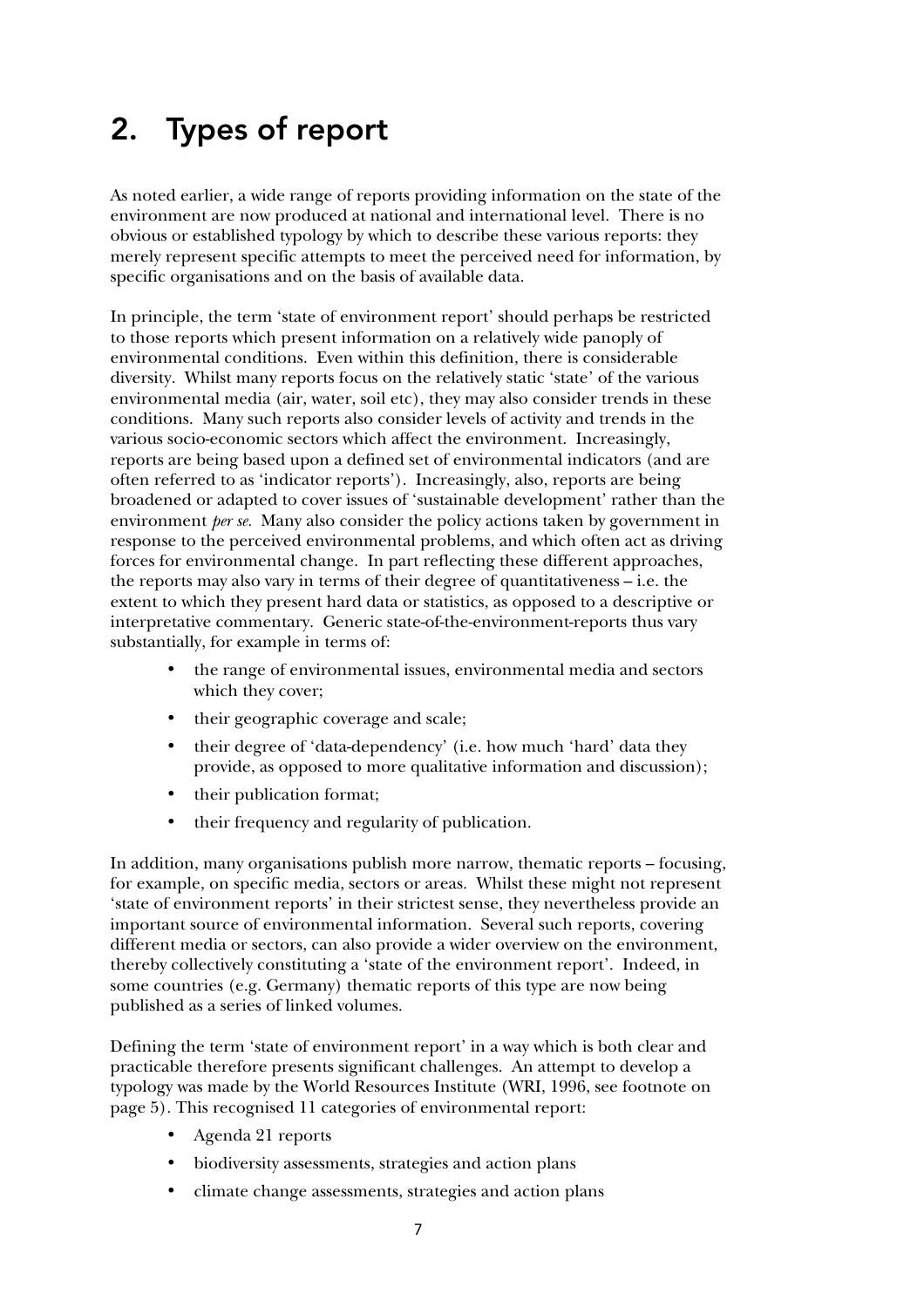- environmental profiles
- environmental strategies and action plans
- environmental synopses
- forestry assessments, strategies and action plans
- environmental performance reviews
- state of environment reports
- UNCED national reports
- other environmental studies

Within this framework, state of environment reports were described as follows:

'Reports on the state of the environment present information on the conditions and trends of the environment; identify and analyze causes, linkages and constraints; and indicate emerging issues and problems and their relevance to policies. Most state-of-the environment (SOE) reports are prepared by national governments for national policymakers and the public. However, some reports are prepared by intergovernmental organizations, and, in a few cases, by nongovernmental organizations.'

The categories recognised by WRI are of limited value for this study in that they do not take clear account of the format of the reports and are somewhat unsystematic in that they include separate categories for some (but not all) of the themes they might cover (i.e. biodiversity, climate change, forestry but not water resources, air pollution or wastes for example).

For the sake of this report, therefore, a new typology was defined and applied, as follows:

- R environmental reports 'state of environment reports' in their commonly-used sense; i.e. reports which contain a more-or-less balanced mixture of explanatory/discursive text and hard data (e.g. tables, graphs, maps) covering a wide spectrum of environmental media and, perhaps, sectors.
- I indicator reports i.e. largely data-based reports, which present information for specific indicators, normally accompanied by brief descriptive or explanatory commentaries, covering a wide range of environmental issues.
- S statistical compendia i.e. databases, inventories, or data sets supported by little or no explanatory commentary, other than comments on data definitions, sources etc, which cover a wide range of environmental media and/or sectors of activity.
- T thematic reports i.e. reports focused upon a specific theme, medium or sector, or small set of these.
- O other reports i.e. reports not fitting into any of the above categories (e.g. policy reports, special studies, performance reviews, annual agency reports).
- U unpublished reports and data collations.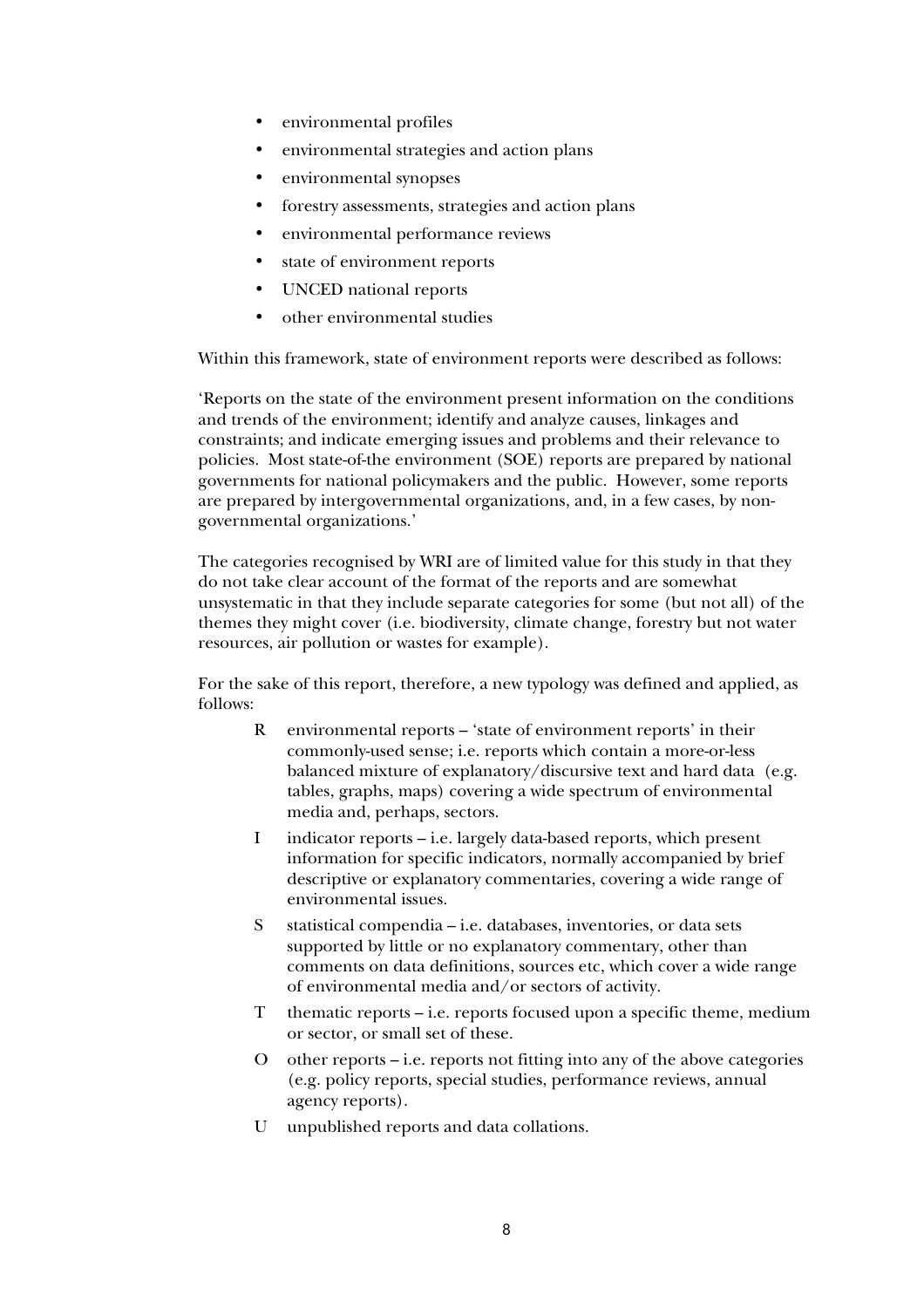Annexes 1 -3 list the reports identified as part of this study, classified according to the R-I-S-T-O-U typology outlined above. It should be noted that these lists are unlikely to be entirely comprehensive, for a number of reasons:

- some reports may have been missed during the search
- information provided by contact organisations may not always be wholly accurate or up-to-date
- new reports appear at intervals, and some cease publication
- the format and publication arrangements tend to vary over time

Table 1 summarises national reports on the basis of this typology. Table 2 summarises international reports on the basis of the same typology. These tables exclude one-off reports, which are unlikely to be repeated; as such, the national reports prepared specifically to UNCED have not been included. Also excluded are reports for which insufficient information could be obtained to indicate either the character of the report, or the reporting frequency. In addition, the national tables do not include reports produced by non-governmental agencies, such as pressure groups, charities or independent authors.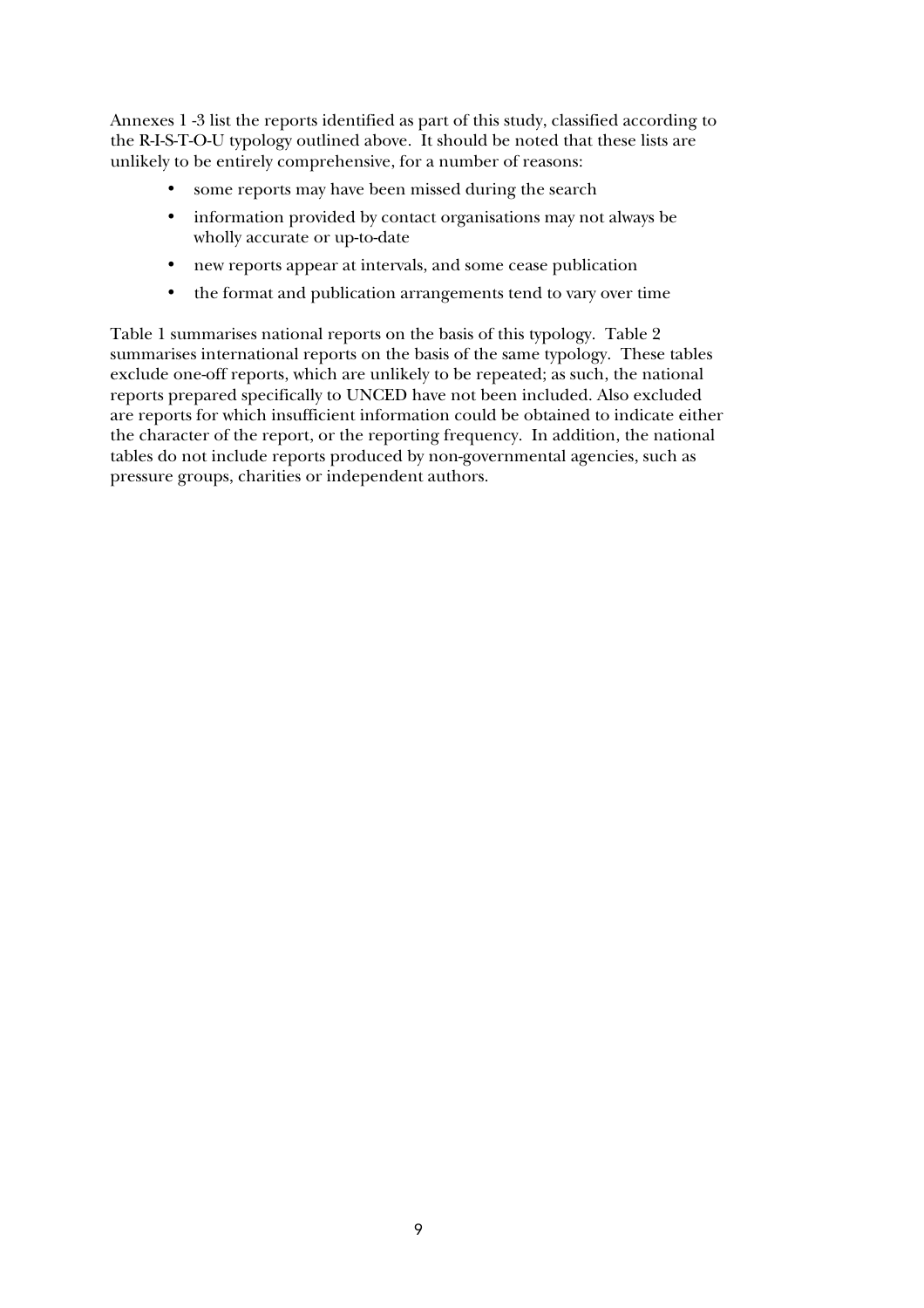## 3. Reporting frequencies

#### 3.1. Environmental reports

As Tables 1 and 2 indicate, most countries included in this survey produce national environmental reports (i.e. 'state of environment reports' in their narrow sense).

| Country            | R                       | L                 | S                       | т               | $\mathbf O$      |
|--------------------|-------------------------|-------------------|-------------------------|-----------------|------------------|
|                    | Environ-                | <b>Indicators</b> | <b>Statistical</b>      | <b>Thematic</b> | Other            |
|                    | mental<br>reports       | reports           | compendia               | reports         |                  |
| Austria            | 2/3                     |                   |                         | 1               |                  |
| Belgium (Flanders) | $2(5*)$                 | $0(1*)$           | $\mathbf{0}$            |                 |                  |
| Belgium (Walloon)  | $1/2(5*)$               | $(1*)$            | 0                       |                 |                  |
| <b>Bulgaria</b>    | $\overline{2}$          |                   |                         |                 |                  |
| Croatia            | $\overline{2}$          |                   |                         |                 |                  |
| Czech Republic     | 1                       |                   | 1                       | 1               |                  |
| Denmark            | $\overline{\mathbf{4}}$ | 1                 | $\overline{\mathbf{4}}$ | 1               | $\overline{4}$   |
| Estonia            | 1                       | 1                 |                         | 1               | irreg            |
| Finland            | 1/4                     |                   | irreg.                  |                 |                  |
| France             | 4                       | irreg             | 1                       | irreg           |                  |
| Germany            | $\overline{2}$          |                   | $\overline{1}$          | varied          | varied           |
| Greece             | irreg                   |                   | 1/2                     | 1               | varied           |
| Hungary            | $4*$                    | 1                 | $\overline{c}$          | $2*$            |                  |
| Iceland            | $4 - 5*$                |                   |                         |                 | 1                |
| Ireland            | 5                       |                   | irreg                   |                 |                  |
| Italy              | $\overline{2}$          | irreg             | $\overline{\mathbf{c}}$ |                 |                  |
| Latvia             | irreg                   |                   | 1                       |                 | irreg            |
| Liechtenstein      | $5*$                    |                   |                         |                 |                  |
| Lithuania*         | irreg                   |                   |                         |                 | irreg            |
| Luxembourg         | 5                       |                   | 1                       |                 |                  |
| Netherlands        | 1                       |                   | 1                       |                 | $\overline{3/4}$ |
| Norway             | $\mathbf{1}$            |                   | $\mathbf{1}$            | varied          |                  |
| Poland             | irreg                   |                   | 1                       |                 |                  |
| Portugal           | $1(4-5*)$               | $1*$              |                         |                 |                  |
| Romania            |                         |                   |                         |                 | irregular        |
| Slovak Republic    | $\mathbf{1}$            |                   |                         | 1               |                  |
| Slovenia           | 1                       |                   |                         | 1               |                  |
| Spain              | $\mathbf{1}$            | $\overline{1^*}$  |                         | 1               |                  |
| Sweden             | $\overline{\cdot}$      |                   | 3                       | 1               |                  |
| United Kingdom     | irreg?                  | irreg?            | 1                       | 1               |                  |

Table 1. Frequency of reporting: national reports by type, January 1998

*Explanation:*

1 frequency of reporting (years) – one report only

1/2frequency of reporting (years) – one report only

1-2single report of varied frequency (1-2 years)

irreg irregular

varied several reports, of varied frequency

\* planned frequency

? under review

*(1)* no national report; regional reports only

thematic indicator report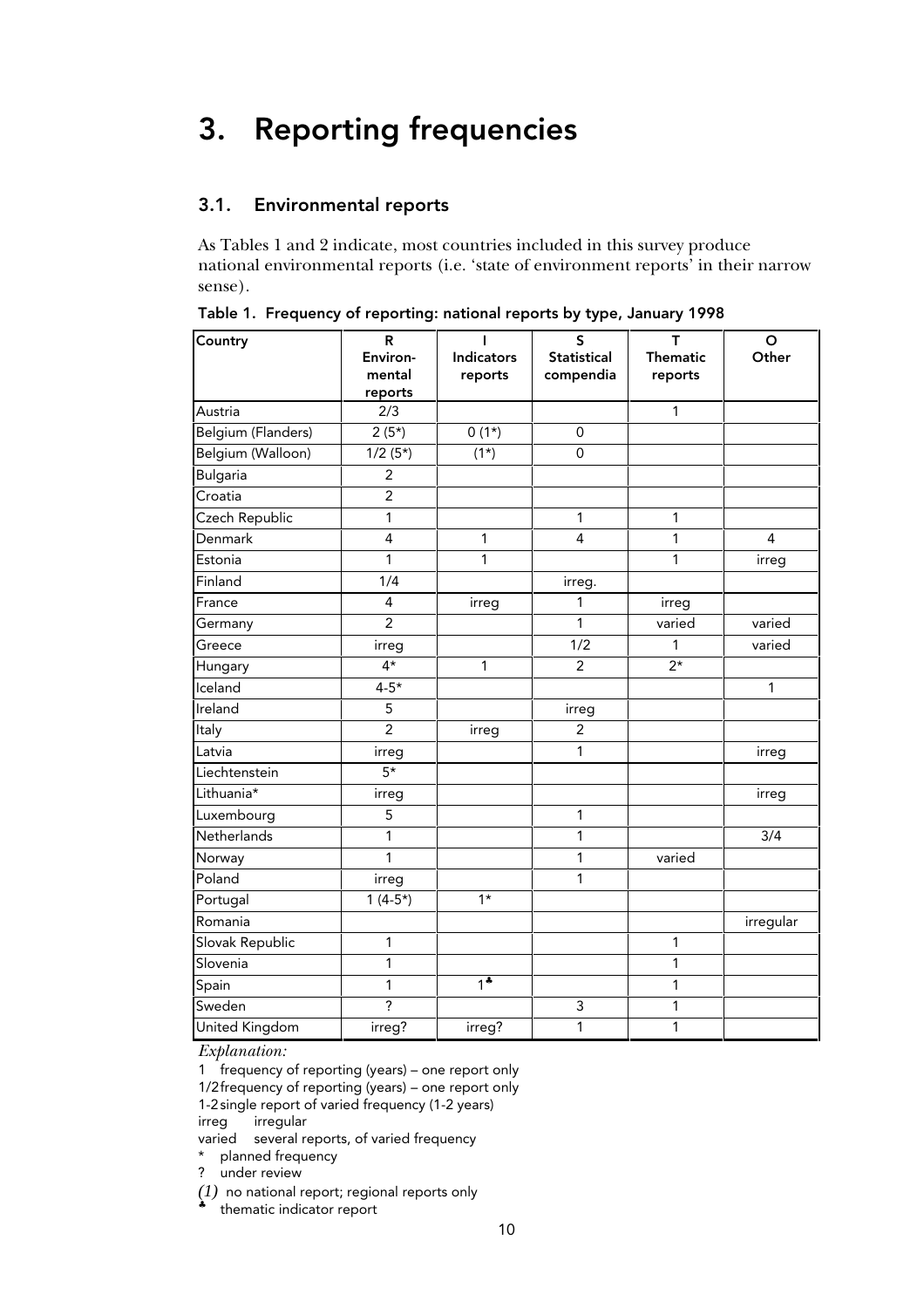| Organisation                                                                                           | R<br>Environ-<br>mental<br>reports | <b>Indicators</b><br>reports | $\mathsf{S}$<br><b>Statistical</b><br>compendia | T<br><b>Thematic</b><br>reports | $\Omega$<br>Other | U<br>Unpub-<br>lished |
|--------------------------------------------------------------------------------------------------------|------------------------------------|------------------------------|-------------------------------------------------|---------------------------------|-------------------|-----------------------|
| Framework Convention on<br>Climate Change                                                              |                                    |                              |                                                 |                                 |                   | 1                     |
| <b>CLRTAP</b>                                                                                          |                                    |                              |                                                 |                                 |                   | 1                     |
| <b>OSPARCOM</b>                                                                                        |                                    |                              |                                                 |                                 | irreg             |                       |
| 1974 Helsinki Convention                                                                               |                                    |                              |                                                 | irreg                           | irreg             | 1                     |
| <b>Basel Convention</b>                                                                                |                                    |                              |                                                 |                                 |                   |                       |
| Cites                                                                                                  |                                    |                              |                                                 |                                 |                   | 1                     |
| Ramsar                                                                                                 |                                    |                              |                                                 |                                 |                   | 1                     |
| Convention on the<br>Protection and use of<br>Transboundary<br>Watercourses and<br>International Lakes |                                    |                              |                                                 |                                 |                   |                       |
| Nordic Council of<br><b>Ministers</b>                                                                  |                                    | $\mathcal{P}$                |                                                 |                                 |                   |                       |
| <b>OECD</b>                                                                                            | 2                                  | irreg                        | 2                                               |                                 |                   |                       |
| UN-ECE                                                                                                 |                                    |                              | irreg                                           |                                 |                   |                       |
| <b>UNEP</b>                                                                                            | 2                                  |                              |                                                 |                                 |                   |                       |
| <b>WRI</b>                                                                                             | 2                                  |                              |                                                 |                                 |                   |                       |

Table 2. International reports by type, January 1998

The two exceptions are Romania, for which the only comparable report seems to be the national report prepared by the Ministry of the Environment for UNCED, and Belgium (for which reports are produced for Flanders and Walloon as environmental reporting policy is the competence of the Belgian regions). In addition, it should be noted that several other countries also produce sub-national reports: in the UK, for example, regular statistical compendia are produced for Scotland (*The Scottish Environment*); in Germany, several of the lander also produce separate reports.

The frequency of reporting of these national reports varies considerably (Figure 1). Whilst eight of the twenty-nine countries surveyed currently report (or plan to report) annually, and six report every two years, eleven of the reports are produced on a 4-5 year frequency, and in four cases reporting is irregular. In Sweden the reporting frequency is currently under-review, and has not yet been fixed; in the UK, also, the current irregular reporting cycle is being reviewed.

No reports meeting the criteria for environmental reports are produced under the international conventions considered here. The only international environmental reports are thus those produced by OECD, UNEP and WRI, all of which are published on a two-year cycle.

#### 3.2. Indicator reports

The production of indicator reports has been a relatively recent phenomenon, and largely reflects the growing interest in developing and applying environmental indicators since the UNCED meeting in 1992. Only eight of the countries surveyed publish indicator reports, therefore, and of these publications have often been experimental. A regular reporting cycle has consequently not yet evolved in every case; in five of the countries, however, reporting is planned to be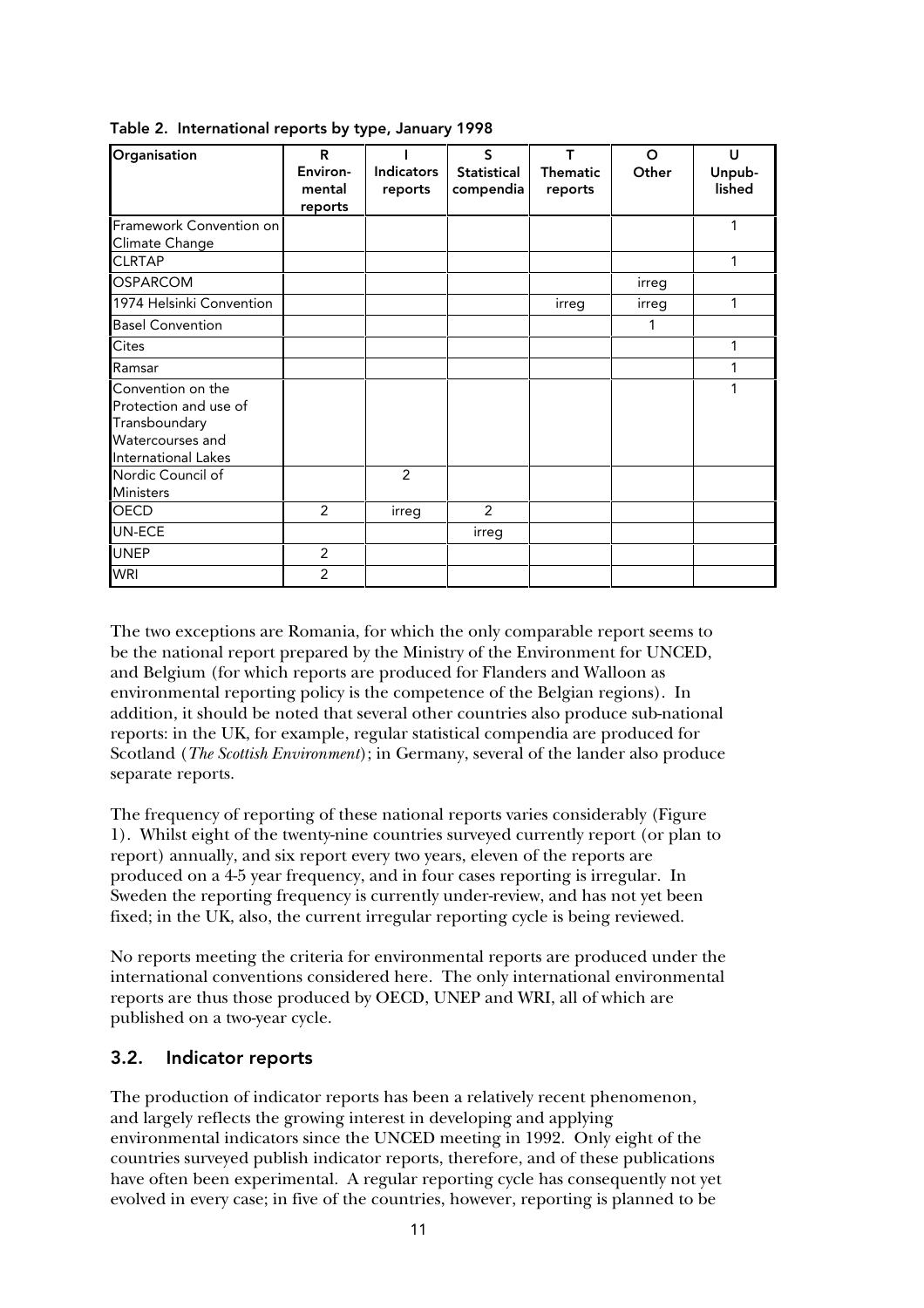annual. Given that a primary purpose of environmental indicators is to demonstrate trends, on the basis of a predefined set of measures, it may be expected that either an annual or biannual frequency will become the norm in most cases.

Internationally, only two indicator reports were identified from the organisations contacted. The Nordic Council of Ministers plan to publish an indicator report for the Nordic countries on a two-year cycle. OECD have already produced their first indicators report for OECD countries, but a regular reporting cycle has not yet been established.

Figure 1. Environmental reports: frequency of reporting



Notes: Number of countries sums to more than 29, because some countries produce more than one series of reports. Other = irregular or unspecified. Excludes Belgium (sub-national reports only).

### 3.3. Statistical compendia

Sixteen of the countries surveyed produce what might be termed statistical compendia, as defined in section 2, above. These range from detailed compilations of environmental data, primarily in tabular and/or graphic form, but often supported by maps and some explanatory text, to short 'pocket digests' of key facts and figures about the national environment.

As with indicator reports, the purpose of statistical compendia is seen to be to provide a regular update on environmental data. These reports are also relatively quantitative in content, comprising for the most part 'hard data' which are compiled on a routine basis. National statistical compendia thus tend to be produced comparatively regularly and frequently: ten of the sixteen countries producing statistical compendia do so annually; in two countries (Hungary and Italy), publication is biannual, in one (Sweden) every three years and one (Denmark) every four years. Two countries (Finland and Ireland) produce environmental statistical compendia only on an irregular basis.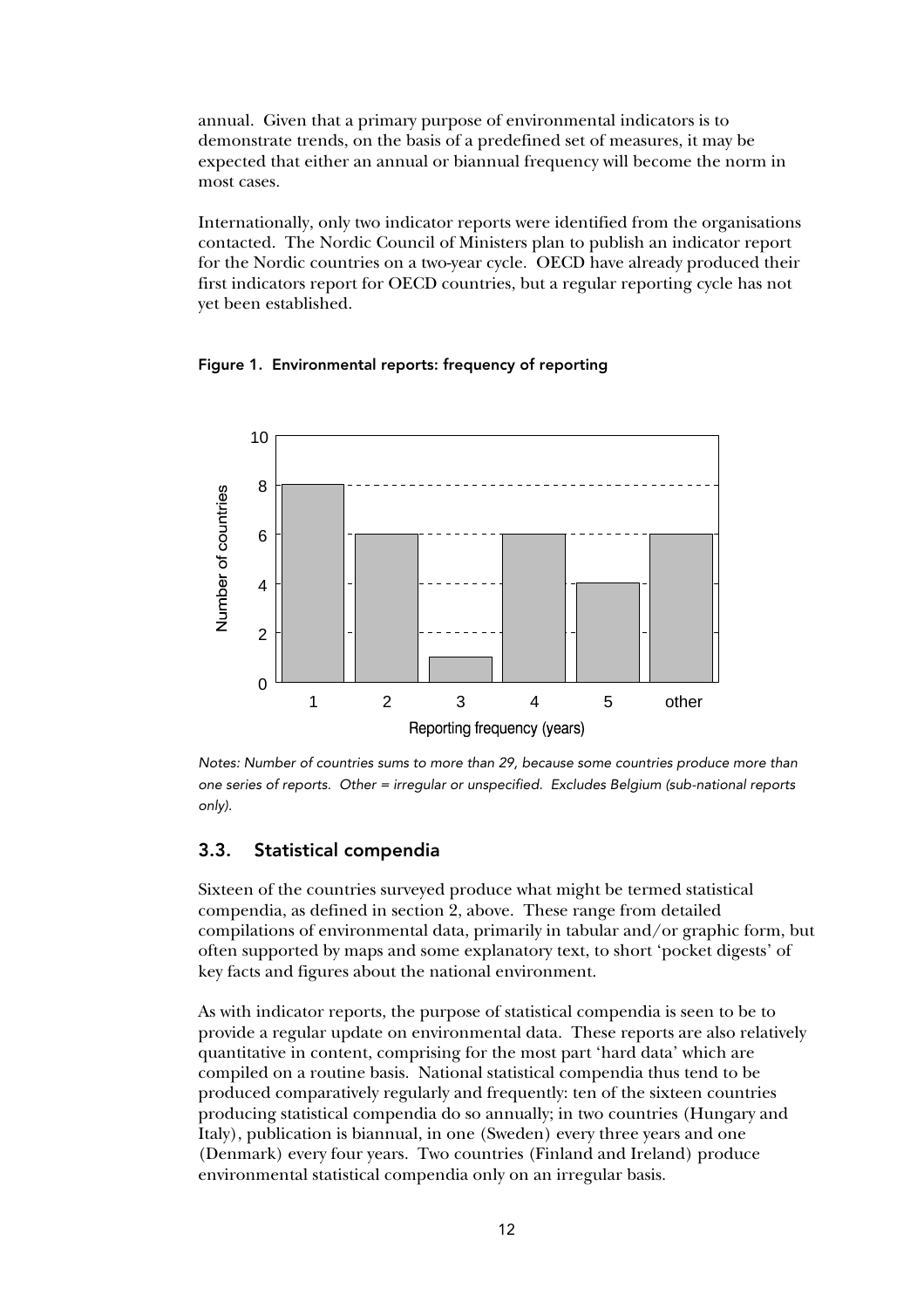Both OECD and UN-ECE also produce statistical compendia which include the European area: the former on a biannual basis, the latter irregularly.

#### 3.4. Thematic reports

Despite the growing awareness over recent years of the need for an integrated approach to the environment, in most cases environmental management, monitoring and policy are still largely media-based. At the national level, therefore, different agencies or departments tend to be responsible for air, water and land. Each of these organisations tends to publish its own reports, either as part of its statutory obligation or in order to disseminate results of its work. A wide range of what might be classified as 'thematic reports' are therefore produced by the countries surveyed.

Information gathered on these types of reports has inevitably been patchy, for direct contact was not made with the very large number of different organisations responsible for different aspects of the environment at the national level. The nature of these reports, and their publication arrangements, also vary considerably. Within any one country, a large number of different reports may be produced, either separately (and often by different agencies) or as part of a series of reports, covering different media or issues. Summarising reporting frequencies for these types of report is therefore difficult. Nevertheless, it is clear that in the majority of these thematic reports are produced annually: in twelve out of the 14 countries for which reports were identified, publication of at least some reports took place on an annual basis.

At the international level, many of the environmental conventions which have been adopted – and the secretariats and other bodies consequently set up – have similarly been focused on specific media or issues. Few of these appear to produce explicit thematic reports, however: the main exception is HELCOM which publishes both pollution load compilations and evaluations for the Baltic Sea.

### 3.5. Other and unpublished reports

A wide range of other reports are also produced at the national and international level. These include annual reports on activities and progress, special studies and project reports, policy reviews, action plans and strategies, and performance reviews and assessments. Whilst many of these provide valuable contextual information, they typically contain relatively little quantitative information – and that which they do include is often secondary information which is also published elsewhere.

In the case of international conventions, there is also a tendency to compile data on a regular and systematic basis from member countries, but not necessarily to disseminate these in a report form (though summaries may be included in annual progress reports or reviews). These conventions thus provide a source of potentially valuable unpublished data. Special arrangements would need to be made, however, if these data were to be passed on routinely to the EEA.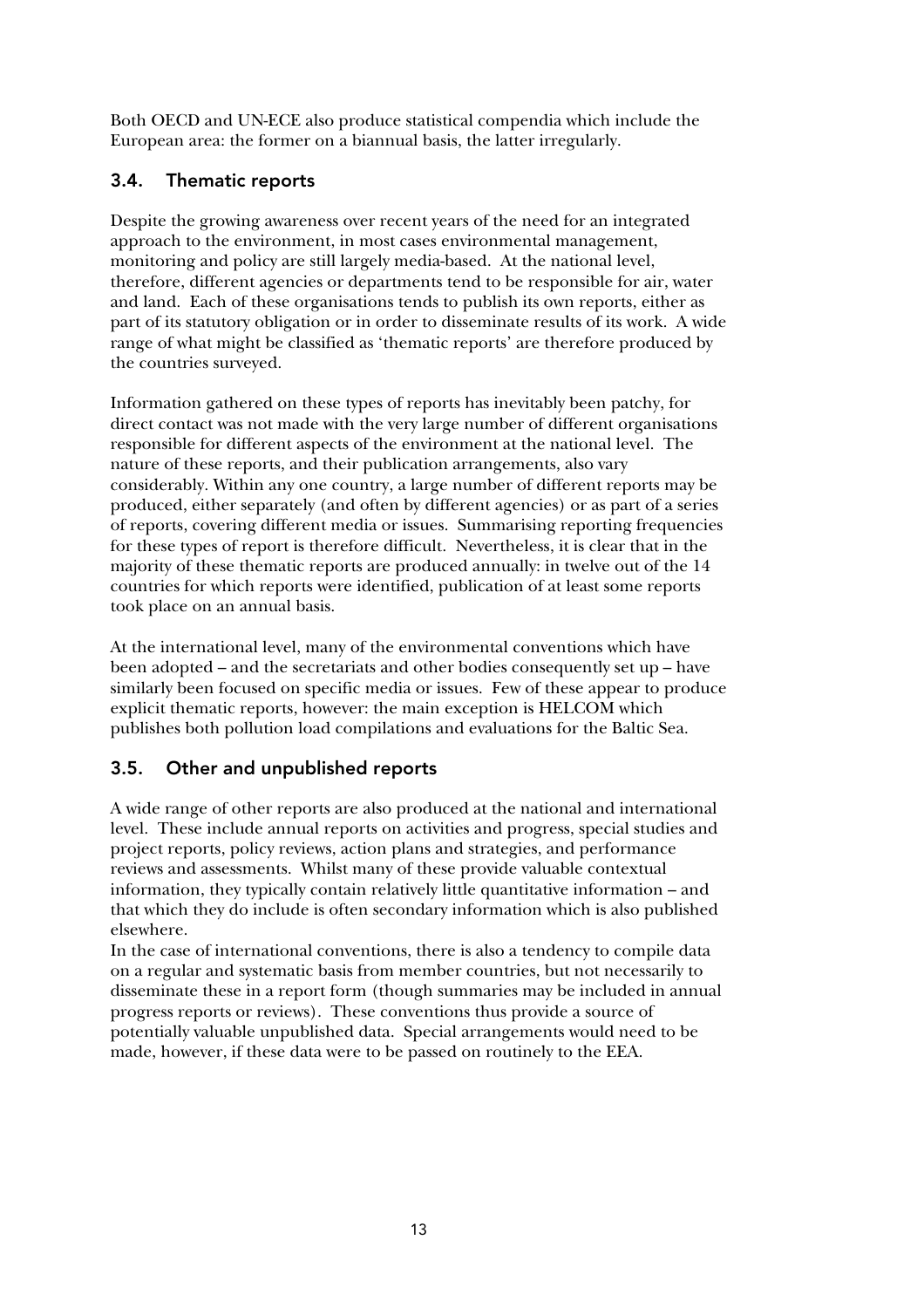### 4. Trends

State of environment reporting in Europe is in a formative and dynamic phase. New approaches to reporting are developing, in response for example to the emergence of concepts such as sustainable development, public participation and indicators. New obligations for reporting are becoming established, in response to both national policy and international agreements (e.g. UNCED). New forms of reporting are also appearing, most especially through the development of computing technologies. All these changes have wide-ranging impacts on the style, structure, content and frequency of state of environment reports.

Within this context, three important trends in state of environment reporting may be noted, which are likely to affect the frequency of reporting and the availability of state of the environment information, as follows.

#### 4.1. Sustainable development

The emergence of the concept of sustainable development is expanding the focus of attention from the narrow area of environment *per se*, to the wider issues of its links with society, quality of life, human health and economy. Significantly, also, the concept of sustainability implies consideration not only of long-term, intergenerational effects, but also shorter-term effects on quality of life, communities and economies. In response to this development, a number of countries have begun to develop what might be termed 'sustainability reports' (or Agenda 21 reports in the terminology of WRI 1996). The United Nations Conference on Environment and Development, in 1992, was a major factor in establishing these concepts, and a number of such reports were compiled for this meeting. Since then, the concept of sustainable development has begun to be more widely integrated into environmental policy at both the national and international level (e.g. within national environmental action plans). This is likely to lead to an increasing shift towards issues of sustainable development in SoE reports, and ultimately, perhaps, the routine publication of sustainability reports.

#### 4.2. Indicators

Environmental (and sustainability) indicators are increasingly being developed, as a means of providing information in a more understandable and policy-relevant way. Over recent years, there has thus been a trend towards the publication of 'indicator' reports – a pattern which seems likely to continue. The use of indicators places emphasis on changes over time, and is likely to encourage more frequent and regular reporting. At the same time, the development of formal sets of indicators – often based upon international lists – is helping to establish greater comparability between state of environment reports. This is likely to facilitate harmonisation of, and collation of information from, state of environment reports. At the same time, the adoption of national indicators makes it more difficult to represent regional or local issues within these reports. This is therefore likely to encourage the parallel development of more local and regional reports.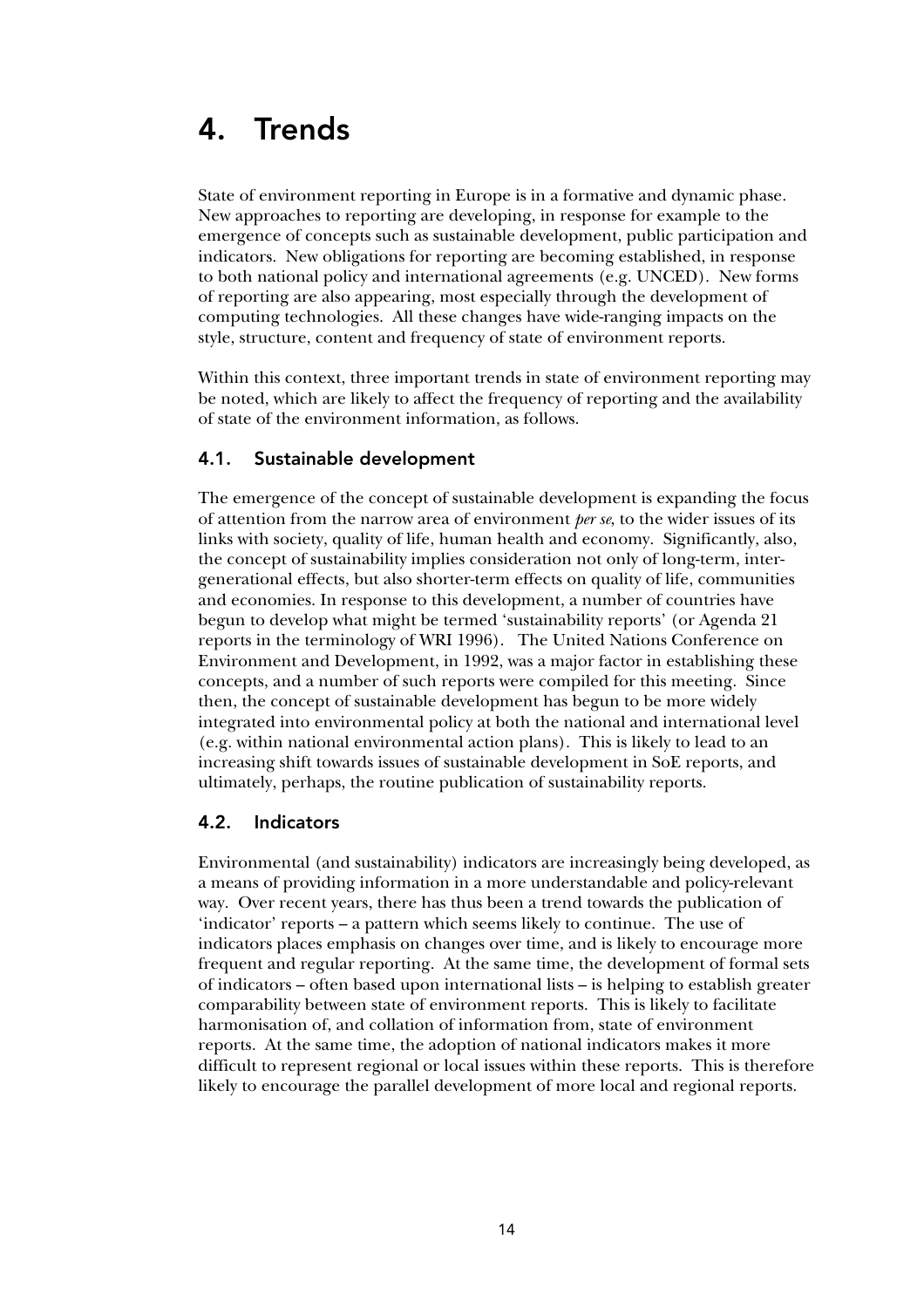### 4.3. Reporting technologies

Possibly the most important factor to affect the nature and frequency of state of environment reporting has been recent developments in computing technology. This is leading to a shift away from traditional paper-based forms of reporting to digital forms – for example, on diskette, CD-ROM and, especially, Internet (see SERIS at the EEA homepage httm://www.eea.eu.int). At the time of the survey only a minority of countries and agencies were posting full reports on the World Wide Web. Several others are already publishing summaries, however, and a further seven countries stated that they were planning to make their reports available via Internet.

The capability to publish state of environment reports on Internet has considerable implications for both the publication and use of the reports. Crucially, it is helping state of environment reports to break away from the traditional concept of a single, comprehensive document, produced at regular intervals, and become more dynamic information sources, which can be updated continuously, and accessed according to need. In this way they can also become more deeply integrated into the operation of the organisations concerned. They need no longer involve major projects to compile and prepare the information (often by outside consultants or by special production teams), but can be maintained more-or-less on a day-to-day basis by a wide range of different contributors.

Publication on Internet is also helping to establish stronger cross-links between the various state of environment reports. At present, this is mainly taking place at the institutional level – i.e. linking reports and/or databases produced by the owner organisation. In time, however, we might anticipate live the establishment of Internet links between different reports and data sources from different agencies and countries. Such links will enable users more easily to make comparisons between countries, or build up a picture of conditions at the international level. In turn, however, this capability will strengthen the need for greater comparability between reports from different countries and organisations.

### 4.4. Reporting strategies

In the light of these various developments, the character of state of environment reporting is changing, and several countries are currently undertaking comprehensive reviews of their reporting strategies. This is likely to lead to changes both in the range of reports published at the national level (and their link to regional/local reports) and the frequency of publication.

No clear trend in the frequency of publication is evident from this study: reporting frequencies are being increased for some reports and reduced for others. Nor is there any obvious trend towards harmonisation between countries. In general, however, there appears to be an attempt to adopt more systematic reporting strategies, with more clearly targeted reports, published on a more regular basis. It is also apparent that some countries are trying to tie in state of environment reporting more closely with other obligations: for example, the production of national environmental action plans (NEAPs) and national environmental health action plans (NEHAPs) and contributions to international reports. Where these interests are common between several countries or organisations, this may help to establish greater conformity in reporting schedules.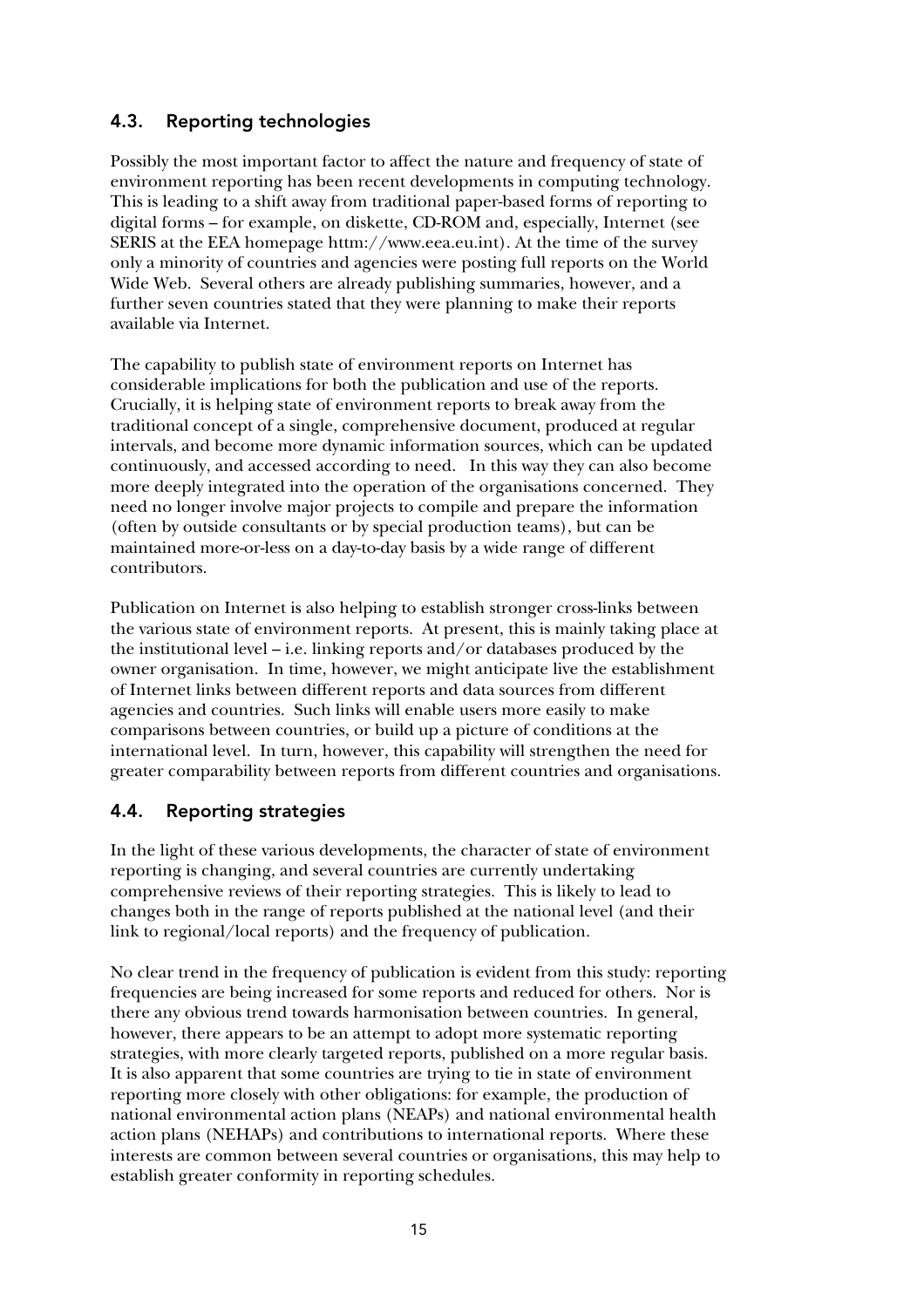### 5. Implications

The wide range of state of environment reports produced at the national and international level are rich sources of information, not only for the organisations and countries directly concerned but also for a wide range of other users, including the EEA. In order to use much of this information at the trans-national or European, however, it is important that the reports can be brought together and integrated in a consistent form. The different reporting formats and frequencies, noted above, are clearly potential barriers to this integration. In particular, they are likely to make it difficult:

- to identify clear base years for European environmental data
- to undertake environmental comparisons between countries
- to aggregate environmental data across countries
- to quantify common trends in environmental conditions across countries
- to identify common data gaps and needs
- to define opportunities for collaborative action

In practice, the range of reporting frequencies in most countries is relatively small. Most counties produce at least some reports on a regular basis, and normally on a cycle of no more than 3-4 years. Table 3 illustrates the availability of major reports

| Country           | 1993           | 1994           | 1995           | 1996         | 1997           | 1998           | 1999           | 2000         | 2001           | 2002           |
|-------------------|----------------|----------------|----------------|--------------|----------------|----------------|----------------|--------------|----------------|----------------|
| Austria           | R <sub>1</sub> | R <sub>2</sub> | R <sub>1</sub> |              | R <sub>1</sub> | R <sub>2</sub> | R <sub>1</sub> |              | R <sub>1</sub> | R <sub>2</sub> |
| Belgium: Walloon  | R.             | R              | R              | $\mathsf{R}$ | R              | $\mathsf R$    | ${\sf R}$      | $\mathsf{R}$ | ${\sf R}$      | ${\sf R}$      |
| Belgium: Flanders |                | $\mathsf{R}$   |                | $\mathsf{R}$ |                | $\mathsf{I}$   | $\mathbf{I}$   | R/I          | $\mathsf{I}$   | $\mathbf{I}$   |
| <b>Bulgaria</b>   |                | $\mathsf{R}$   | $\mathsf{R}$   |              |                |                |                |              |                |                |
| Croatia           |                | R              |                | $\mathsf{R}$ |                | $R$ ?          |                | $R$ ?        |                | $R$ ?          |
| Czech Republic    |                |                |                | R/S          | R/S            | R/S            | R/S            | R/S          | R/S            | R/S            |
| Denmark           |                | S/I            | $\mathbf{I}$   | R/I          | $\mathbf{I}$   | S/I            | $\mathbf{I}$   | R/I          | $\mathbf{I}$   | S/I            |
| Estonia           | $\mathsf{R}$   | R              | R              | $\mathsf{R}$ | R/I            | R/I            | R/I            | R/I          | R/I            | R/I            |
| Finland           |                | S              | R <sub>1</sub> | R1/R2        | R1/l           | R1/S           | R1/l           | R1/R2        | R1/l           | R1/S           |
| France            |                | R <sub>1</sub> |                | R2/I         | S              | R1/S           | S              | R2/S         | S              | R1/S           |
| Germany           | S              | R/S            | S              | R/S          | S              | R/S            | S              | R/S          | S              | R/S            |
| Greece            | S              | S              | S/R            | S            | S              | S              | S              | S            | $\sf S$        | S              |
| Hungary           |                | T              | R              | R            | R              | $\mathsf R$    | $\mathsf R$    | ${\sf R}$    | ${\sf R}$      | $\mathsf{R}$   |
| Iceland           |                |                |                |              | R?             |                |                |              |                | $R$ ?          |
| Ireland           |                |                |                | R            |                |                |                |              | $\mathsf{R}$   |                |
| Italy             |                |                |                | S            | R              | S              | R              | S            | $\mathsf{R}$   | $\sf S$        |
| Latvia            |                | R              |                | R            | S              | S              | S              | S            | $\mathsf S$    | $\mathsf{S}$   |
| Liechtenstein     |                |                |                |              | ${\sf R}$      |                |                |              | ${\sf R}$      |                |
| Lithuania         | R              | $\mathsf R$    | $\mathsf R$    |              |                |                |                |              |                |                |
| Luxembourg        |                | R              |                |              | R/S            | S              | S              | S            | S              | R/S            |
| Netherlands       | R/S            | R/S            | R/S            | R/S          | R/S            | R/S            | R/S            | R/S          | R/S            | R/S            |
| Norway            | R/S            | R/S            | R/S            | R/S          | R/S            | R/S            | R/S            | R/S          | R/S            | R/S            |
| Poland            | R/S            | S              | $\sf S$        | $\sf S$      | S              | $\sf S$        | S              | S            | S              | $\sf S$        |
| Portugal          | R              | ${\sf R}$      | $\mathsf R$    | $\mathsf{R}$ | R              | R?             | R?/I?          | $R$ ?/l?     | R?/I?          | $R$ ?/l?       |

Table 3. Past and planned reporting schedules for state of environment reports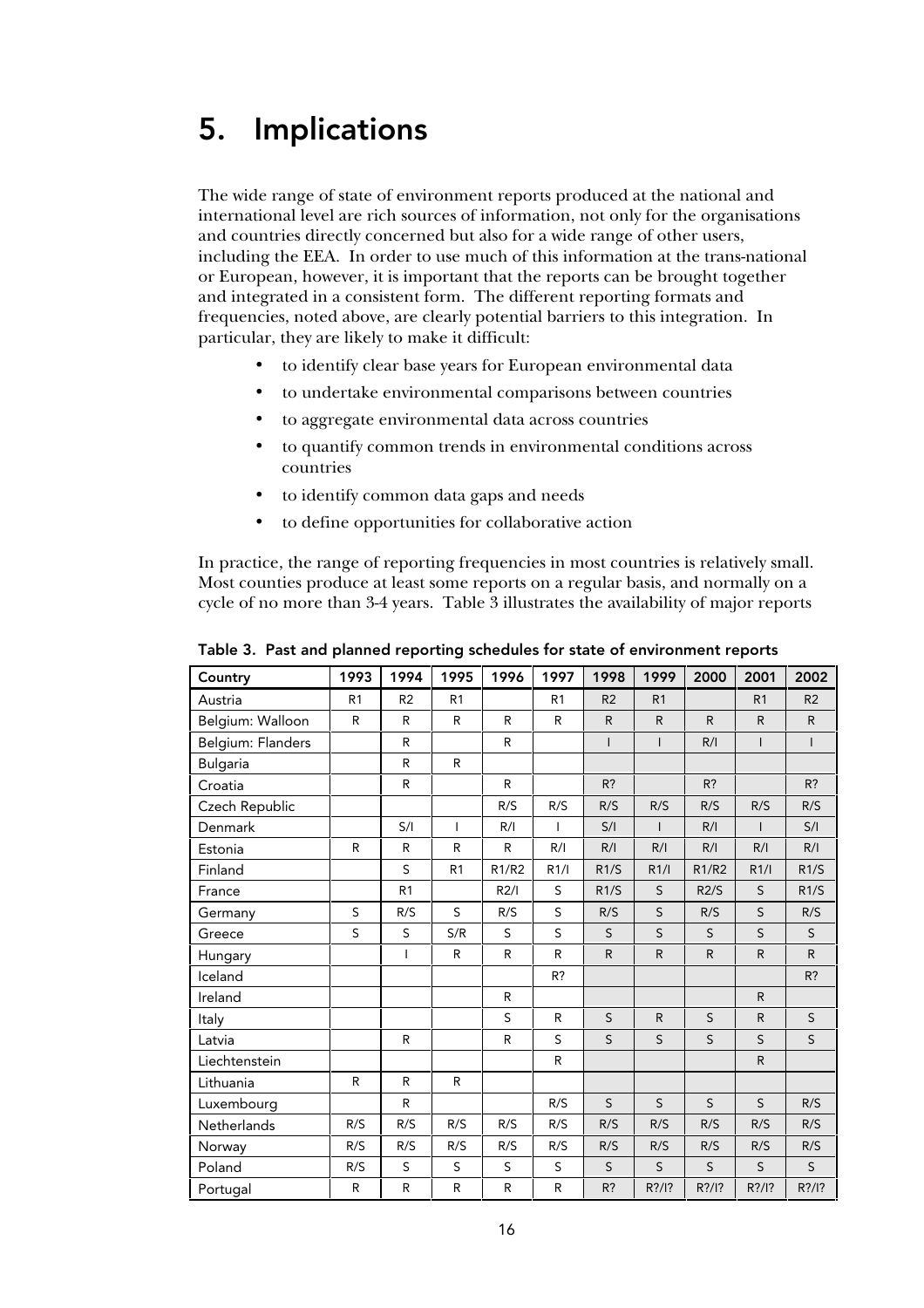| Romania               |        |   |   |     |   |   |   |   |   |  |
|-----------------------|--------|---|---|-----|---|---|---|---|---|--|
| Slovak Republic       | R      |   | ח | ם   | D | R | R | R |   |  |
| Slovenia              |        |   |   |     | D | R | R |   |   |  |
| Spain                 | ם<br>в | D | ח | ח   | D | R | R | R | R |  |
| Sweden                |        |   |   |     |   |   |   |   |   |  |
| <b>United Kingdom</b> | R      |   | ח | R/I | R | R | D |   |   |  |

(environmental reports, indicator reports and statistical compendia, in the terminology adopted for this study) for the countries and organisations surveyed, based upon past and planned publication schedules. In using this Table it should be remembered that:

- significant time lags may exist between the year(s) to which the data relate and the date of publication, so the date of publication gives only a general guide to the comparability of the information;
- in many cases, reporting organisations are unable to keep to their planned publication schedules, and reports may be delayed;
- new publication schedules are likely to be developed as reporting frequencies are reviewed or as new reports emerge.

Nevertheless, it is evident that environmental reports of some kind should normally be available for most countries within a time frame of no more than 2-3 years. The main exceptions are in countries which have not as yet established clear reporting systems. In trying to compile European information, or make cross-country comparisons, therefore, differences in reporting frequency are likely to be far less important than other differences in national state of environment reports – for example, in their general availability, their scope and content, or their format and details of definition, measurement and data recording. It is, in any case inappropriate and unrealistic to suggest that the various reports should be wholly standardised. Indeed, much of the strength of the current reporting procedures is that they are a varied response to the varied needs of the users and reporting agencies. Reporting frequencies, for examples, cannot be universally prescribed, but must vary according to:

- rates of change in environment
- the costs of monitoring/reporting
- detection limits/capacity of monitoring networks/methods
- the needs of users

There are, however, potential advantages in some co-ordination and harmonisation of the reporting schedules for state of environment reports. As has already been noted, many organisations are already beginning to examine and review their reporting strategies. Currently, these reviews are being carried out largely in isolation. Whilst there is likely to be little merit in trying to establish common reporting dates, there would be clear advantages in co-ordinating these reviews, both to enable an exchange of experience between agencies who have produced reports at different intervals and in different ways, and to discuss possibilities of harmonising reporting schedules to a greater extent.

> Again, the EEA could play an important part in this process – for example by organising and hosting a meeting to discuss reporting strategies and schedules.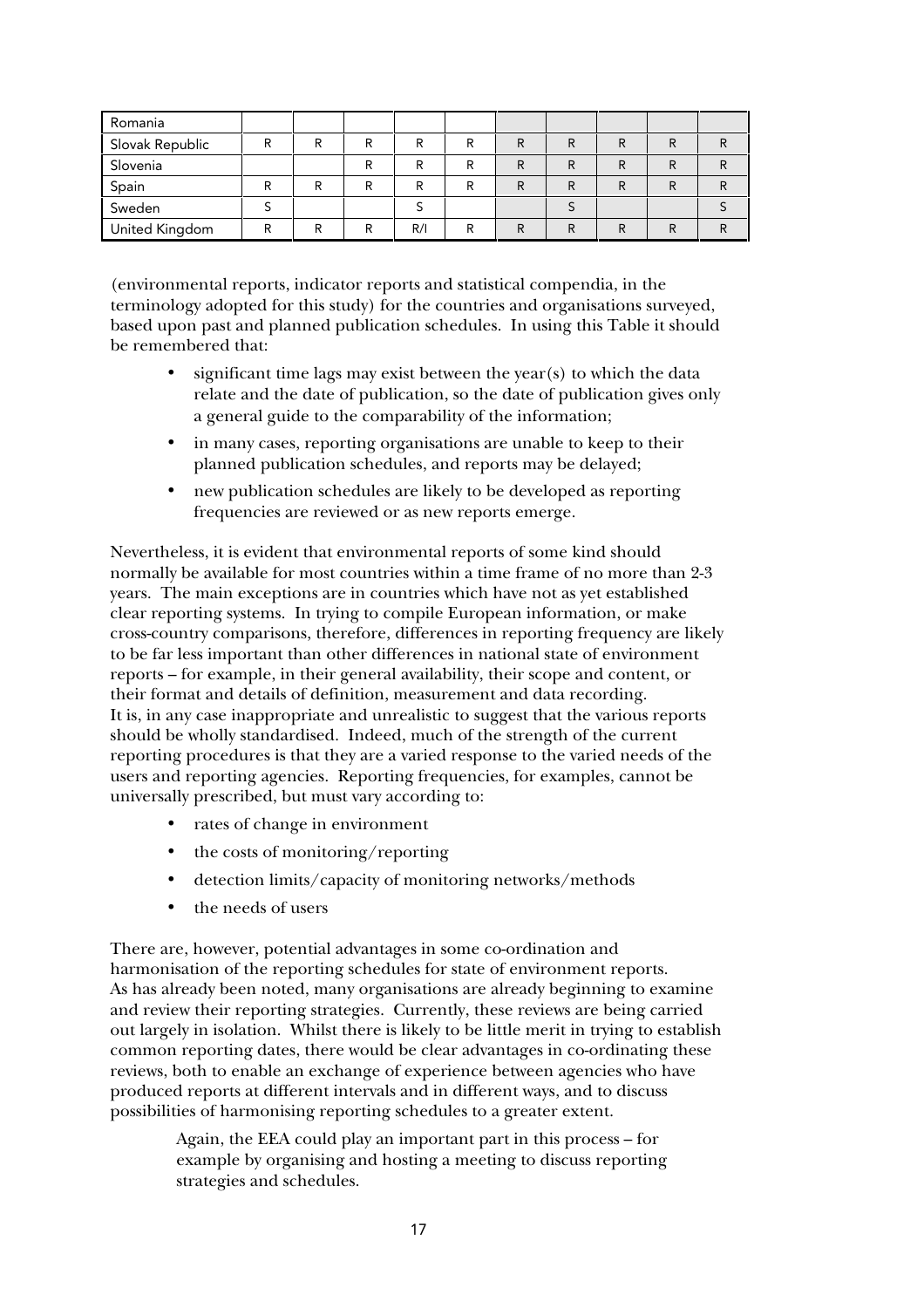## 6. Conclusions

This study has considered the frequency of state of reporting in Europe at both the national and international level.

At the national level, the study has shown that:

- most countries now produce a range of state of environment reports
- reporting frequencies vary considerably, and not all countries report on a regular basis
- notwithstanding these variations in reporting frequency, substantive reports are normally available for most countries within a time-frame of 2-3 years
- whilst variations in reporting frequency may inhibit the compilation and comparison of environmental information across countries, therefore, they are likely to be less important than differences in the scope, content and format of the reports, and in the definitions, measurement and coding of the data they contain.

At the international level, regular reporting is undertaken by a number of agencies, including OECD, UNEP and WRI. In contrast, relatively little reporting takes place on the basis of the conventions examined. This information could usefully be made available to the EEA, with little additional effort. Indeed a strong case can be made for better dissemination of this information, both to meet the objectives of the conventions themselves, and to satisfy the principles of the EU policy on public access to environmental information.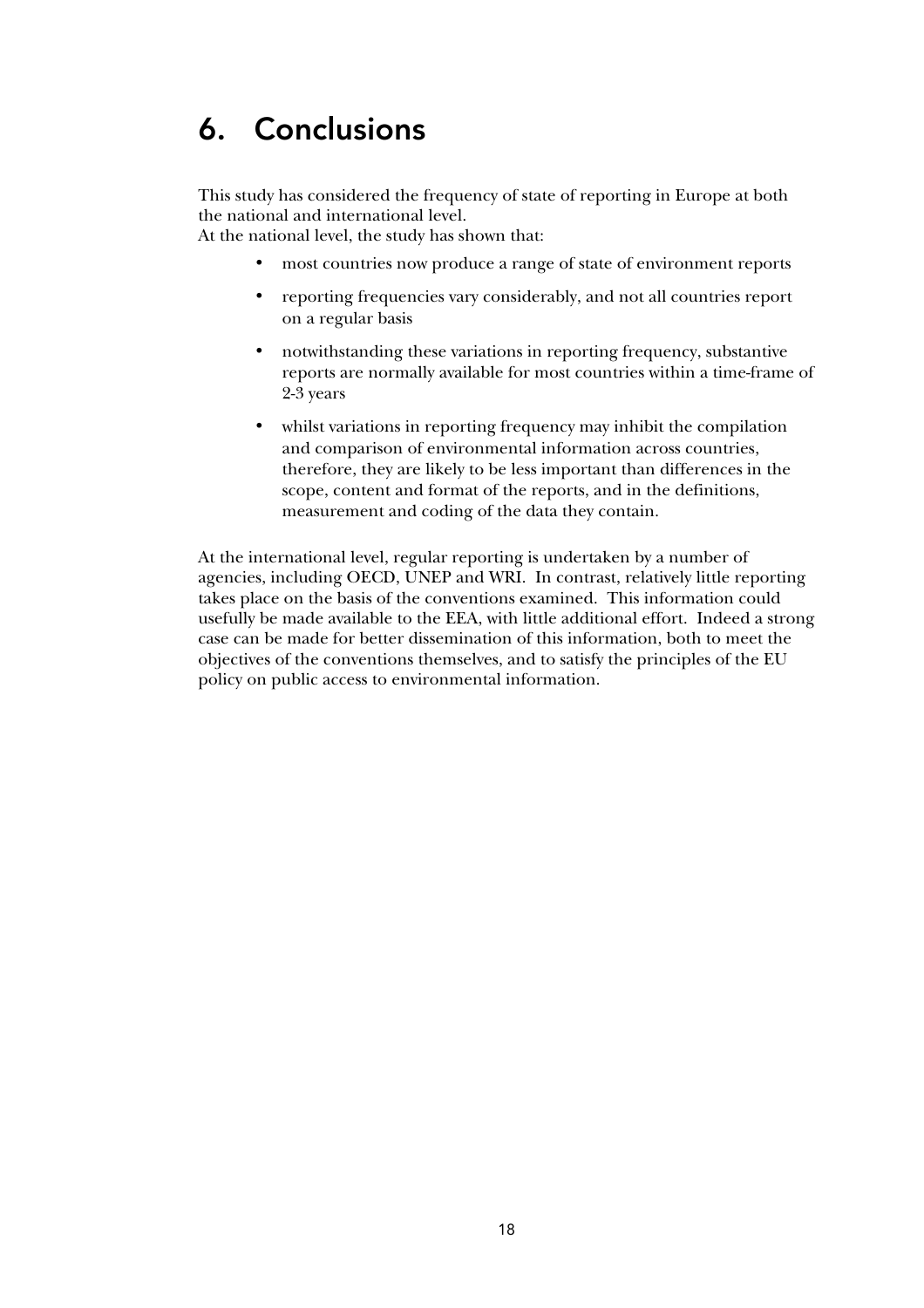# Annex 1: National Reports, end of 1997

| Country         | <b>Report title</b>                                                    | Frequency<br>(years) | <b>Type</b>  | Language    | Publisher                       |
|-----------------|------------------------------------------------------------------------|----------------------|--------------|-------------|---------------------------------|
| Austria         | Umweltsituation in Oesterreich                                         | 2                    | R            | Ge, En      | Umwelbundesamt (UBA)            |
|                 | Environment Data (Short) Report                                        |                      | R            | Ge          | Statistical Office and UBA      |
|                 | Water quality report                                                   |                      | Τ            | Ge          | Fed. Min. Agr & Forestr +UBA    |
|                 | Forest damage report                                                   |                      | T            | Ge          | Fed. Forest Research Inst/Fed.  |
|                 |                                                                        |                      |              |             | Min. for Agric. and Forestry    |
|                 | 'Green report' on agriculture                                          |                      | Τ            | Ge          | Fed. Min. Agric. & Forestry     |
|                 | Energy report                                                          |                      | T            | Ge          | Fed Min. for Economic Affairs   |
|                 | Climate protection report                                              |                      | $\mathsf{T}$ | Ge          | Fed. Min. Env. Youth and Fam.   |
|                 | Federal Waste Management Report                                        |                      | $\top$       | Ge, En      | Fed. Min. Env. Youth and Fam.   |
|                 | Tropospheric ozone report                                              |                      | T            | Ge          | Umwelbundesamt                  |
|                 | Air quality report for densily populated areas (prov. capitals)        | Daily                | bulletin     | Ge          | Umwelbundesamt                  |
| Belgium         | Etat de l'environnement Wallon                                         |                      | R            | Fr          | Walloon Ministry of the         |
|                 | Annuaire de l'environnement Wallone                                    |                      | R            | Fr          | Environment                     |
|                 | Milieu en natuurrapport Vlaanderen                                     | 2                    | R            | Du          | Vlaamse Milieumaatschappij      |
| <b>Bulgaria</b> | Yearbook on the state of the environment in the republic of Bulgaria   | $\overline{2}$       | $\mathsf{R}$ | Bu          | Ministry of the Environment     |
| Croatia         | Republic of Croatia national report on the environment and development | $\overline{2}$       | R            | En          | Ministry of Environmental       |
|                 |                                                                        |                      |              |             | Protection                      |
| Czech Republic  | Report on the state of the environment in the Czech republic           |                      | R            | Cz, En      | Ministry of Environment         |
|                 | Statistical environmental yearbook of the Czech republic               |                      | S            | Cz, En      | Ministry of Environment and     |
|                 |                                                                        |                      |              |             | <b>Czech Statistical Office</b> |
|                 | Air pollution in the Czech republic                                    |                      | Т            | Cz, En      | Czech Hydrometeorological       |
|                 | Hydrological yearbook                                                  |                      | $\top$       | Cz, En      | Institute                       |
| Denmark         | Environment and society (Miljø og samfund)                             | $\Delta$             | R            | Da          | Ministry of the Environment     |
|                 | Environmental statistics report (Tal om natur og miljø)                |                      | S            | Da, En      |                                 |
|                 | Environmental indicator report (Miljøindikatorer)                      |                      |              | Da          |                                 |
|                 | Environmental policy report (Miljøpolitisk redegørelse)                |                      | $\circ$      | Da          |                                 |
|                 | Technical reports on freshwater, groundwater, marine areas and air     |                      | T            | Da          |                                 |
| Estonia         | Estonian environment                                                   |                      | R            | Es, En      | <b>Estonian Environmental</b>   |
|                 | Environmental monitoring                                               |                      | S            | Es, En      | <b>Information Centre</b>       |
|                 | Statistical reports on waste management, water use and air pollution   |                      | $\top$       | Es          |                                 |
|                 | Estonian environment: past, present and future                         | 1996 only            | O            | Es          |                                 |
| Finland         | The state of the Finnish environment                                   |                      | $\mathsf{R}$ | Fi, Sw (En) | Finnish Environment Institute   |
|                 | Finland's natural resources and the environment                        |                      | R            | Fi, En      | <b>Statistics Finland</b>       |
|                 | <b>Environment statistics</b>                                          | irregular            | S            | Fi          |                                 |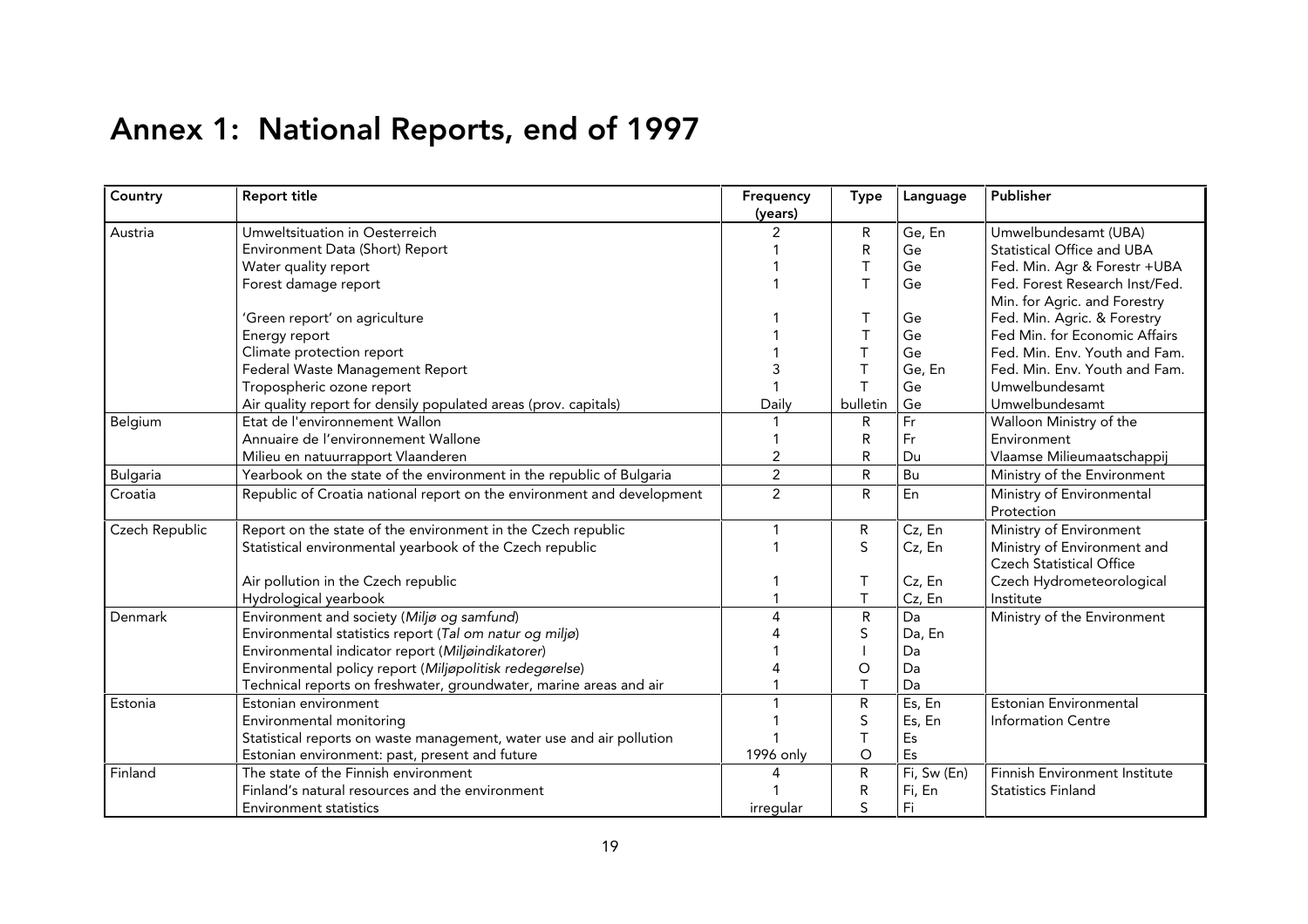| France  | L'environnement en France                                            | 4              | R            | $Fr$ (En)      | Institut Francais de              |
|---------|----------------------------------------------------------------------|----------------|--------------|----------------|-----------------------------------|
|         | L'environnement dans les Regions Francaises                          |                | $\mathsf R$  | Fr             | l'Environnement                   |
|         | Environmental performance indicators in France                       | irregular      |              | Fr, En         |                                   |
|         | Agriculture et environnement: les indicateurs                        | irregular      | Τ            | Fr             |                                   |
|         | Environmental statistics report                                      |                | S            | Fr             |                                   |
| Germany | Daten zur Umwelt                                                     | $\overline{c}$ | ${\sf R}$    | Ge             | Umweltbundesamt                   |
|         | Umweltdaten Deutschland                                              | $\overline{2}$ | $\sf S$      | Ge, En         |                                   |
|         | Immissionsschutzbericht der Bundesregierung                          | $\Delta$       | T            | Ge             | <b>BMU</b>                        |
|         | Waldzustandsbericht der Bundesregierung                              | irregular      | T            | Ge             |                                   |
|         | Flie~gewasser der Bundesregierung                                    |                | $\top$       | Ge             |                                   |
|         | Daten zur natur                                                      | irregular      | $\top$       | Ge             |                                   |
|         | Verkehr in Zahlen                                                    |                | $\sf S$      | Ge             |                                   |
|         | Statistisches Jahrbuch der Bundesrepublik Deutschland                |                | S            | Ge             |                                   |
| Greece  | Greece: ecological and cultural reserve                              | irregular      | R            | Gr, En         | Ministry of Environment, Physical |
|         | Bathing water quality report (marine and coastal environments)       |                | $\mathsf T$  | Gr, En         | Planning and Public Works         |
|         | Waste recycling report                                               |                | $\bigcirc$   | Gr             | idem                              |
|         | Dangerous waste report                                               | 3              | $\circ$      | Gr             |                                   |
|         | Report on the quality of marine environment for gulfs and Aegean and |                |              |                | idem                              |
|         | Ioanian seas                                                         |                | Τ            | Gr             | idem                              |
|         | Quality of inland waters                                             |                | T            | Gr             | Municipalities/Min. of the Env.   |
|         | Air pollution in individual cities                                   |                | $\mathsf T$  | Gr             | Ministry of Environment           |
|         | Monitoring of fusion quality of mobile and immobile sources          |                | $\mathsf{T}$ | Gr             |                                   |
| Hungary | State of the environment in Hungary (summary report)                 |                | ${\sf R}$    | Hu, En         | Ministry of Environment and       |
|         | State of the environment in Hungary (detailed report)                | 4 (planned)    | $\mathsf R$  | Hu             | <b>Regional Policy</b>            |
|         | Environmental indicators of Hungary                                  |                |              | Hu, En         |                                   |
|         | Environmental statistics report                                      | 2              | S            | Hu, En         |                                   |
|         | Thematic reports                                                     | 2 (planned)    | T            | Hu             |                                   |
|         | Environmental trend analysis                                         | 8 (proposed)   |              | Hu, En         |                                   |
|         | Environmental performance report                                     | 2 (proposed)   | O            | Hu, En         |                                   |
| Iceland | State of environment in Iceland (detailed report)                    | 4-5 (planned)  | R            | lc.            | Ministry for the Environment      |
|         | State of environment in Iceland (summary/progress report)            | S              | R            | lc             |                                   |
| Ireland | State of the environment in Ireland                                  | $\overline{5}$ | ${\sf R}$    | E <sub>n</sub> | <b>Environmental Protection</b>   |
|         | Irish environmental statistics                                       | irregular      | S            | En             | Agency                            |
| Italy   | State of the environment report                                      | 2 (approx)     | ${\sf R}$    | It, En         | Ministero dell' Ambiente          |
|         | Compendium of environmental statistics                               | $\mathcal{P}$  | S            | It (En)        | <b>ISTAT</b>                      |
|         | Environmental indicators report                                      | irregular      |              | It             | Ministero dell' Ambiente/ ISTAT   |
|         |                                                                      | (planned)      |              |                |                                   |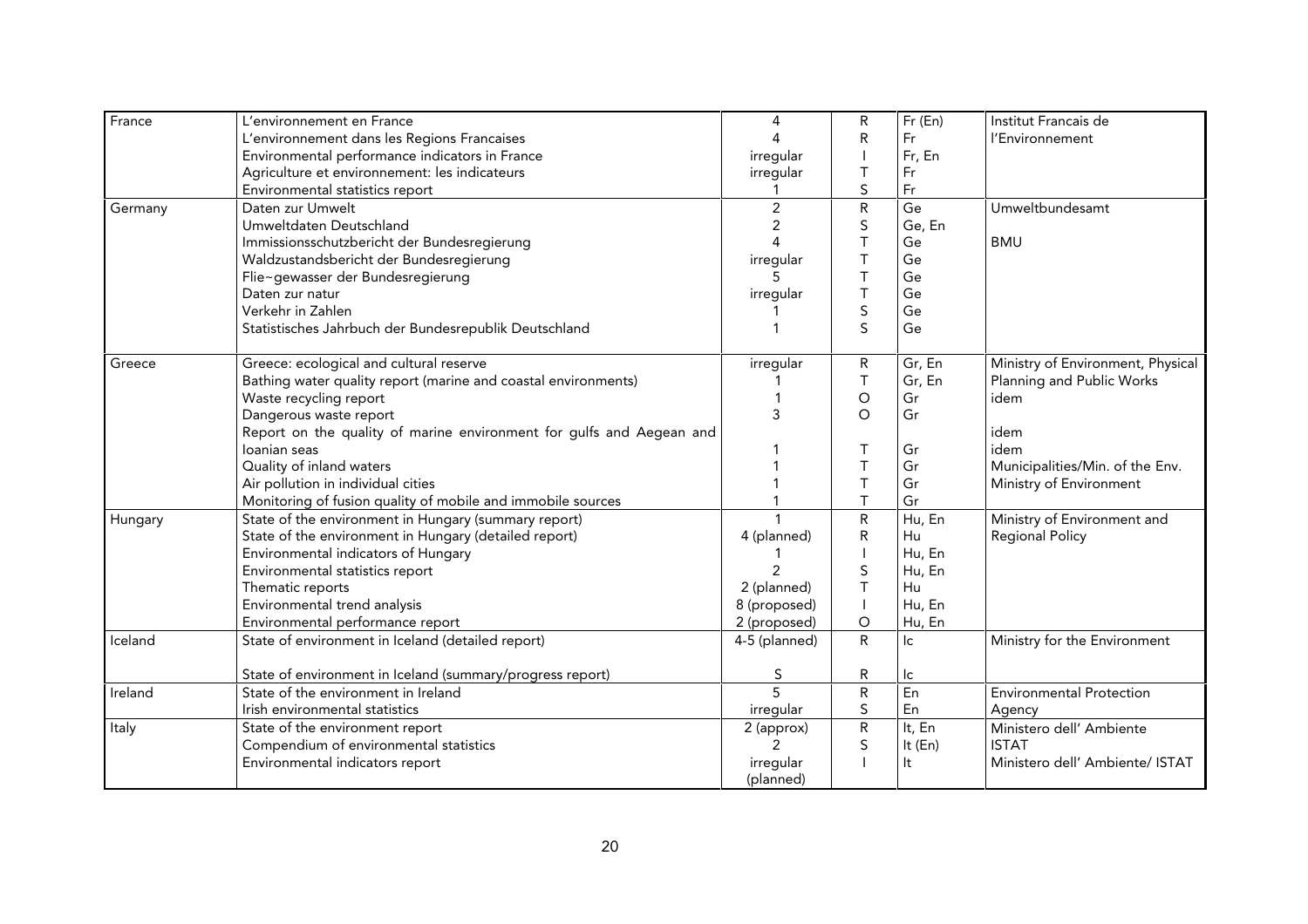| Latvia          | State of environment in Latvia                                                              | irregular      | R            | En     | Latvian Environment Data Centre                            |
|-----------------|---------------------------------------------------------------------------------------------|----------------|--------------|--------|------------------------------------------------------------|
|                 | Overview of state of environment in Latvia                                                  | irregular      | O            | La     |                                                            |
|                 | Environmental protection and use of natural resources in Latvia                             |                | S.           | La, En |                                                            |
| Liechtenstein   | State of the environment in Liechtenstein                                                   | 5 (planned)    | R            | Ge     | Amt fur Wald, Natur und                                    |
|                 |                                                                                             |                |              |        | Landschaft                                                 |
| Lithuania       | Lithuania's environment: status, processes and trends                                       | irregular      | R            | Li, En | <b>Environmental Protection</b>                            |
|                 | State of the natural environment in Lithuania                                               | irregular      | O            | Li, En | Ministry                                                   |
| Luxembourg      | La rapport sur l'etat de l'environnement                                                    | 5              | ${\sf R}$    | Fr     | Ministere de l'Environnement                               |
|                 | Environmental statistical compendium                                                        |                | S            | Fr     |                                                            |
| Netherlands     | Milieubalans (Environmental balance)                                                        |                | $\mathsf R$  | Du     | <b>RIVM</b>                                                |
|                 | Milieuverkenning (National environmental outlook)                                           | 4              | O            | Du     |                                                            |
|                 | Natuurverkenning (Nature outlook)                                                           | 3              | Т            | Du     |                                                            |
|                 | Environmental statistics of the Netherlands                                                 |                |              | Du, En | CBS                                                        |
| Norway          | State of environment in Norway                                                              | $\overline{2}$ | R            | No, En | <b>GRID-Arendal</b>                                        |
|                 | Pollution in Norway                                                                         |                | T            |        | Norwegian Pollution Control<br>Authority                   |
| Poland          | State of environment in Poland                                                              | irregular      | $\mathsf{R}$ | Pl, En | State Inspectorate for Environ-<br>mental Protection; GRID |
|                 | Environmental protection in the year                                                        |                | S            | PI     | <b>Central Statistical Office</b>                          |
| Portugal        | State of the environment in Portugal                                                        | 1(4-5 planned) | $\mathsf R$  | Po     | Direccao Geral do Ambiente                                 |
|                 | Environmental indicators report                                                             | 1 (planned)    |              | Po     |                                                            |
| Romania         | None reported                                                                               |                |              |        |                                                            |
| Slovak Republic | State of the environment in the Slovak republic                                             |                | R            | SI     | Ministry of Environment                                    |
|                 | Air pollution in the Slovak republic                                                        |                | $\top$       | SI     |                                                            |
|                 | Water quality of surface waters in the Slovak republic                                      |                | T            | SI     |                                                            |
|                 | Groundwater quality in the Slovak republic                                                  |                | $\top$       | SI     |                                                            |
|                 | Waste management in the Slovak Republic                                                     | irregular      | Τ            | SI     |                                                            |
| Slovenia        | Report on the State of the Environment                                                      |                | $\mathsf{R}$ | En     | Ministry of Environment and                                |
|                 | Air Pollution in Slovenia                                                                   |                | $\mathsf T$  | So, En | Physical Planning                                          |
|                 | Water Quality in Slovenia                                                                   |                | T            | So, En |                                                            |
| Spain           | Informe de medio ambiente en Espana                                                         |                | ${\sf R}$    | Sp     | Ministerio de Medio Ambientale                             |
|                 | Gasto publico en medio ambiente en Espana                                                   |                | $\mathsf{R}$ | Sp     |                                                            |
|                 | Sustema espanol de indicadores ambientales                                                  |                | T            | Sp     |                                                            |
|                 | Inventario forestal nacional                                                                |                |              | Sp     |                                                            |
| Sweden          | Our environment                                                                             | under review   | ${\sf R}$    | Sw     | Swedish Environmental                                      |
|                 | Environmental monitoring in Sweden (topics include air quality, marine and<br>fresh waters) |                | T            | Sw     | <b>Protection Agency</b>                                   |
|                 | The natural environment in figures                                                          | 3              | S            | Sw     | <b>Statstics Sweden</b>                                    |
|                 | Environmental accounting                                                                    | under review   | S            | Sw     |                                                            |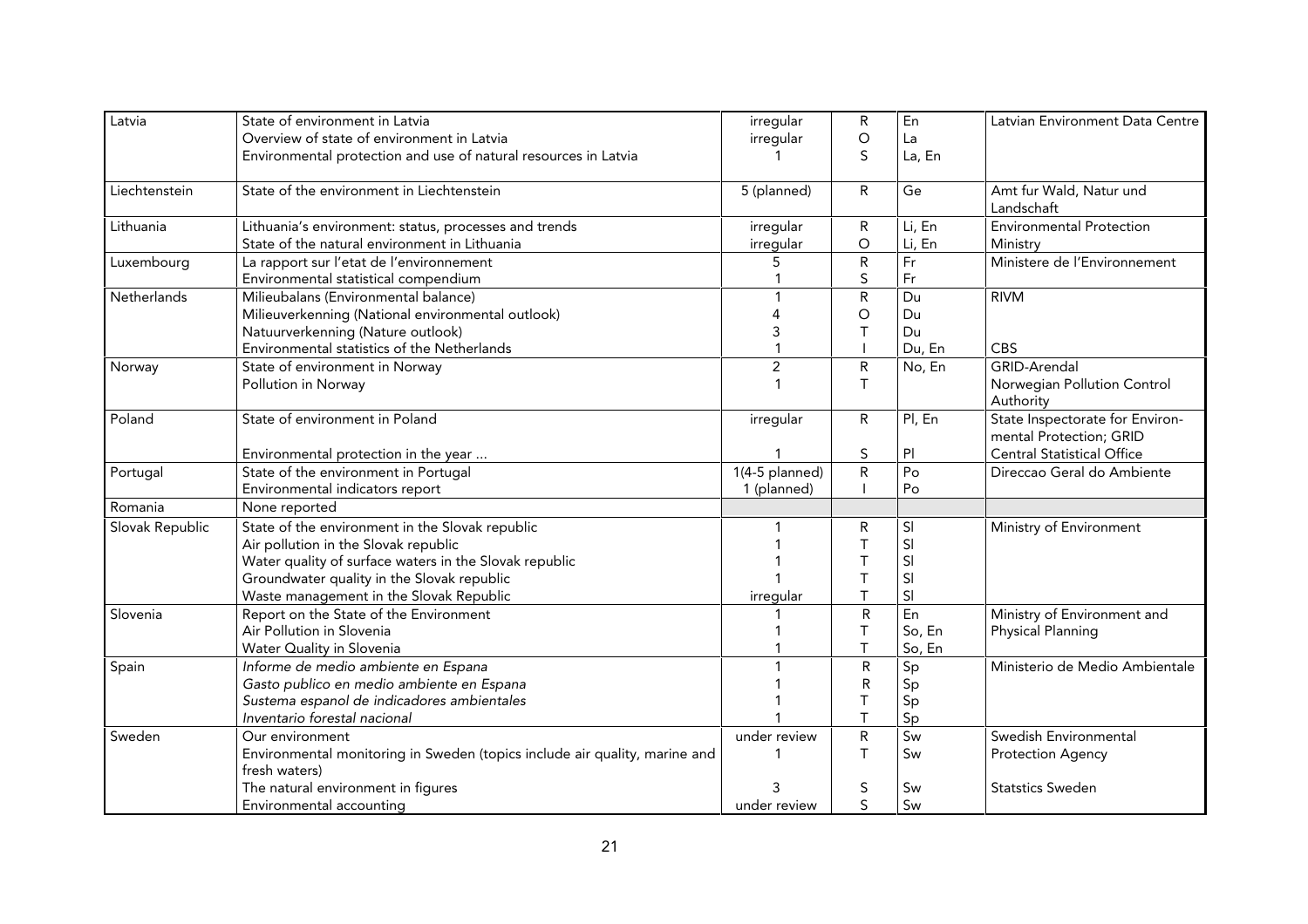| United Kingdom | Digest of environmental and water protection statistics      |           | l En | Department of Environment, |
|----------------|--------------------------------------------------------------|-----------|------|----------------------------|
|                | The UK environment                                           | irregular | l En | Transport and the Regions  |
|                | Indicators of sustainable development for the United Kingdom |           | - En | (previously DoE)           |
|                | Environment in your pocket                                   |           | l En |                            |
|                | Air pollution in the UK                                      |           | En   |                            |
|                | (NB National reporting strategy under review)                |           |      |                            |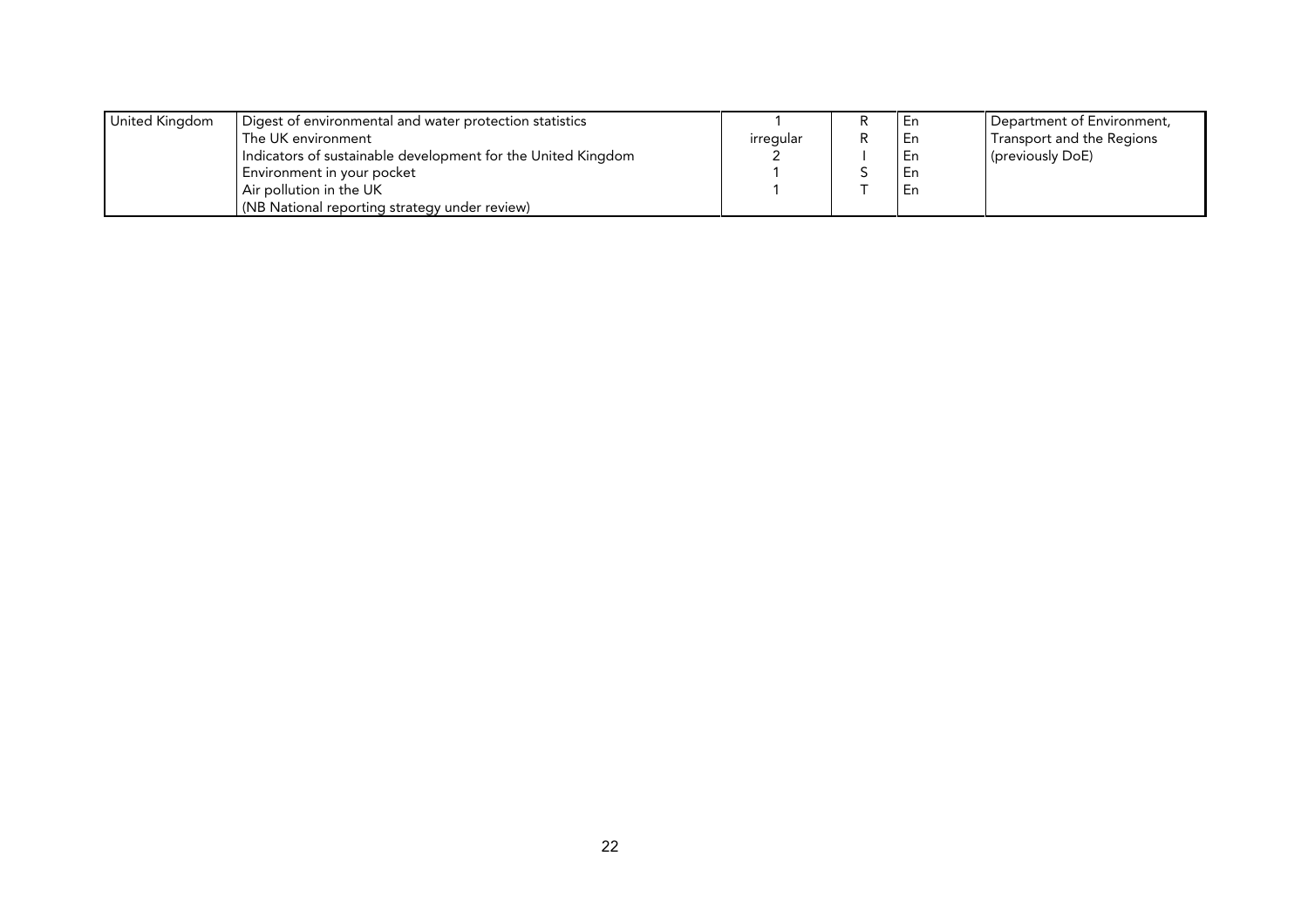# Annex 2: International organisations, end of 1997

| Nordic Council of<br>Ministers | Indicators of the State of the Environment in the Nordic Countries                     |           |                  | Nordic Council of Ministers |
|--------------------------------|----------------------------------------------------------------------------------------|-----------|------------------|-----------------------------|
| <b>OECD</b>                    | OECD environmental data compendium<br>The state of the environment (in OECD countries) |           | En, Fr<br>En, Fr | OECD, Paris                 |
|                                | Environmental performance reviews (environmental situation in<br>member countries)     | irregular | En, Fr           |                             |
|                                | Environmental indicator reports                                                        | irregular | En, Fr           |                             |
| WRI                            | World resources: a guide to the global environment                                     |           | En               | WRI, UNEP, UNDP, World Bank |
| <b>UN-ECE</b>                  | Environmental statistics in Europe and North America                                   | irregular | En               | UN-ECE                      |
| <b>UNEP</b>                    | Global environmental outlook report                                                    |           | En               | <b>GEMS Monitoring and</b>  |
|                                | Environmental data report                                                              | 10        | En               | Assessment Researh Centre   |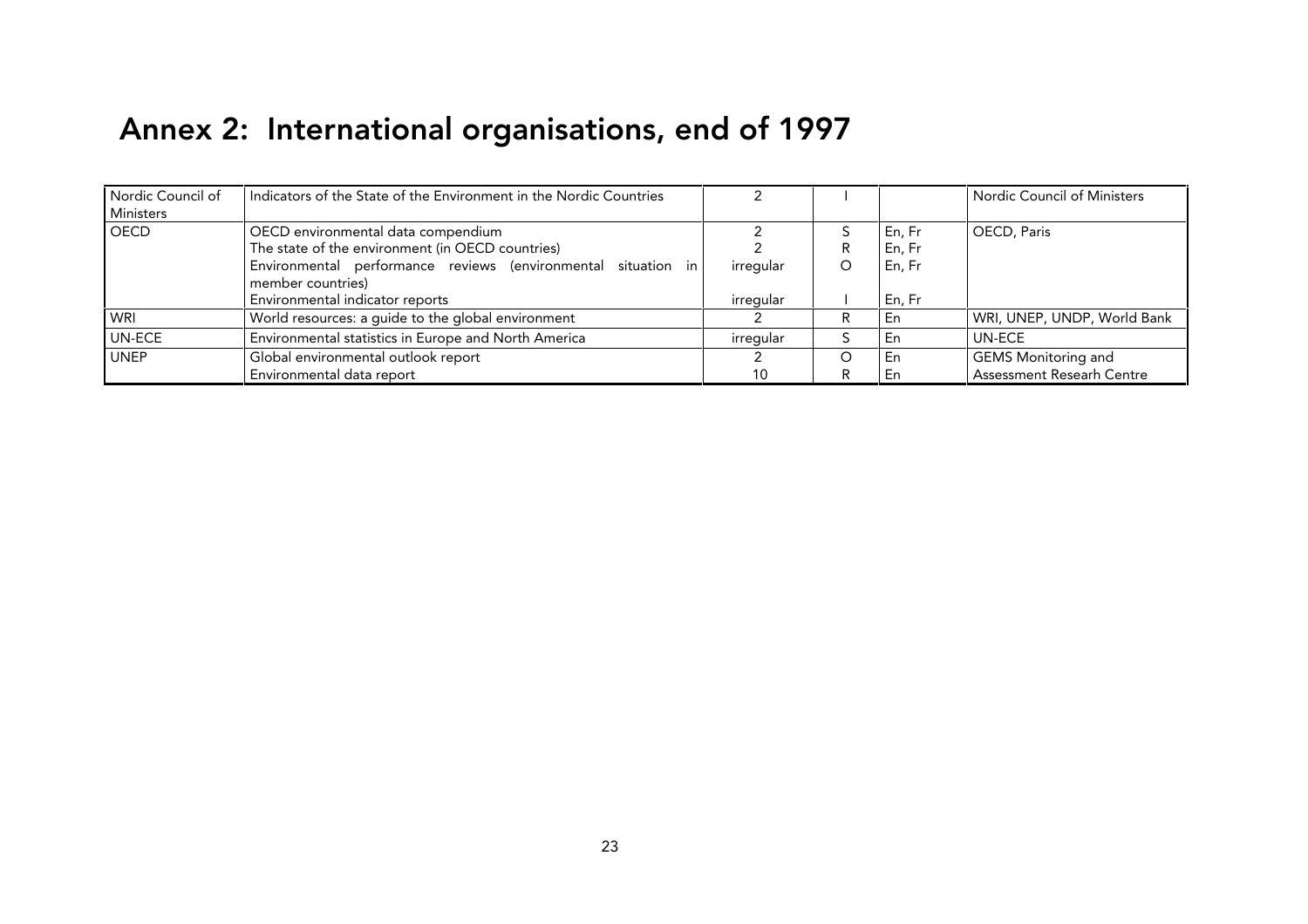## Annex 3: International conventions, end of 1997

| Organisation                                 | Report title/information reported                                                                                                                                                                                                                                   | Frequency<br>(years)       | <b>Type</b>  | Publisher                              |
|----------------------------------------------|---------------------------------------------------------------------------------------------------------------------------------------------------------------------------------------------------------------------------------------------------------------------|----------------------------|--------------|----------------------------------------|
| Framework<br>Convention on<br>Climate Change | National emissions of greenhouse gases (CO2, CH4, N20, NOx, CO,<br>NMVOC) by source<br>Future projections<br>Assessment methods<br>Policies, targets and control measures                                                                                           | regular (not<br>specified) | $\cup$       |                                        |
| <b>CLRTAP</b>                                |                                                                                                                                                                                                                                                                     |                            |              |                                        |
| The 1985 Helsinki<br>Protocol                | National sulphur emissions and calculation method                                                                                                                                                                                                                   | annual                     | U            |                                        |
| 1988 Sofia Protocol                          | National NO <sub>x</sub> emissions<br>Methods of assessment<br>Standards and extent of enforcement<br>Pollution control measures<br>Progress in making unleaded fuel available<br>Measures to facilitate technology exchange<br>Progress in applying critical loads | annual                     | $\cup$       |                                        |
| The 1991<br>Geneva<br>Protocol               | National VOC emissions (by sector as far as possible)<br>Standards and pollution control measures and extent of enforcement<br>Measures to facilitate technology exchange<br>Detailed VOC emission estimates, by sector, suitable for modelling                     | annual<br>as agreed        | $\mathbf{U}$ |                                        |
| The 1994 Oslo<br>Protocol                    | Progress on compliance                                                                                                                                                                                                                                              | irregular                  | U            |                                        |
| <b>OSPARCOM</b>                              | Regional and convention-wide holistic assessment reports                                                                                                                                                                                                            | irregular                  | $\circ$      | <b>OSPARCOM</b>                        |
| <b>Basel Convention</b>                      | Reporting and Transmission of Information under the Basel<br>Convention - Compilation (includes data on imports, exports,<br>disposal, reduction measures, health effects, accidents, competent<br>authorities)                                                     | 1                          | $\circ$      | Secretariat of the Basel<br>Convention |
| Cites                                        | Addresses of exporters and importers<br>Number and type of permits issues<br>States ion which trade occurred<br>Number and types of specimens<br>Names of species (and size/sex where applicable)<br>Legislation, regulations and administrative measures           | annual<br>2                | $\cup$<br>U  |                                        |